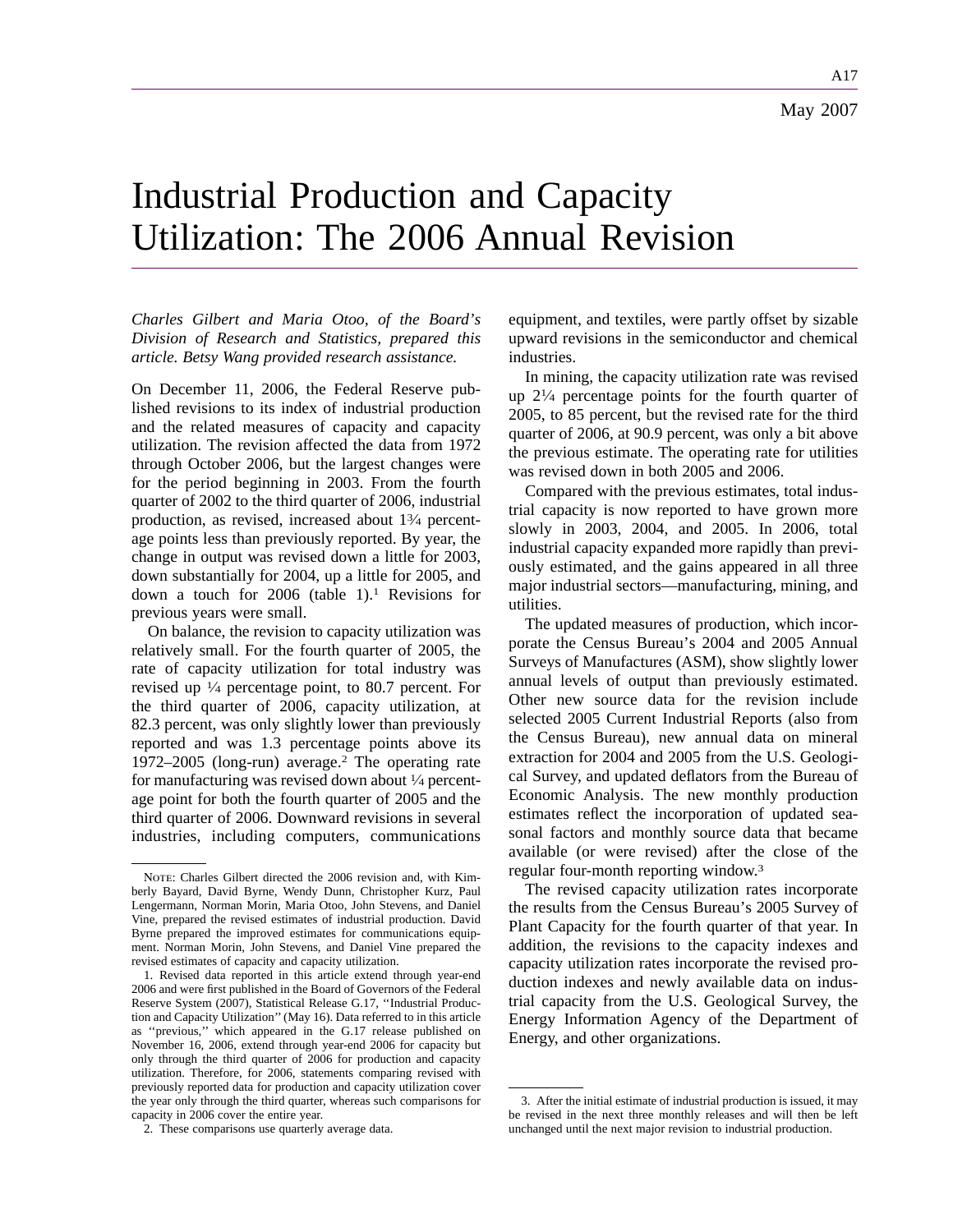1. Revised rates of change in industrial production and capacity, revised rates of capacity utilization, and the difference between revised and previously reported rates, 2002–06

Percent except as noted

| Item                                                                                 | Memo:<br>2006       |                        | Revised rate         |                                      |                      |                       |                      |                                              |                              | Difference between rates<br>(revised minus previous, percentage points) |                              |                              |                          |  |  |  |
|--------------------------------------------------------------------------------------|---------------------|------------------------|----------------------|--------------------------------------|----------------------|-----------------------|----------------------|----------------------------------------------|------------------------------|-------------------------------------------------------------------------|------------------------------|------------------------------|--------------------------|--|--|--|
|                                                                                      | pro-<br>portion     | $2002 - 06$<br>avg.    | 2002                 | 2003                                 | 2004                 | 2005                  | 2006                 | $2002 - 06$<br>avg.                          | 2002                         | 2003                                                                    | 2004                         | 2005                         | 2006                     |  |  |  |
| Production<br>Total index<br>Manufacturing<br>Excluding selected high-tech           | 100.0<br>81.9       | 2.7<br>3.0             | 2.7<br>2.7           | 1.2<br>1.3                           | 3.0<br>3.4           | 3.2<br>4.4            | 3.5<br>3.4           | $-.2$<br>$-.2$                               | .5<br>$6^{6}$                | $-.4$<br>$-.4$                                                          | $-1.4$<br>$-1.7$             | $\cdot$ .2<br>$\overline{2}$ | $-.1$<br>$\cdot$         |  |  |  |
| industries <sup>1</sup><br>Selected high-tech industries<br>Mining and utilities     | 77.0<br>4.8<br>18.1 | 2.1<br>17.7<br>1.2     | 2.3<br>8.3<br>2.7    | $\cdot$ 3<br>17.2<br>$.5\phantom{0}$ | 3.0<br>10.4<br>.7    | 2.9<br>28.1<br>$-1.6$ | 2.0<br>24.6<br>3.9   | $-.2$<br>$-.8$<br>$-.1$                      | .3<br>3.5<br>$\Omega$ .      | $-.2$<br>$-4.0$<br>$-.1$                                                | $-1.3$<br>$-8.0$<br>$\cdot$  | .0<br>2.4<br>.4              | .0<br>2.0<br>$-1.2$      |  |  |  |
| Capacity<br>Total index<br>Manufacturing<br>Excluding selected high-tech             | 100.0<br>82.5       | .7<br>$\overline{.8}$  | .8<br>$\overline{A}$ | $-.9$<br>$-.9$                       | $\cdot$<br>.0        | 1.1<br>1.7            | 2.4<br>2.7           | $-.2$<br>$-.3$                               | $\cdot$<br>$\overline{0}$    | $-.7$<br>$-.8$                                                          | $-.5$<br>$-.5$               | $-.5$<br>$-.3$               | .4<br>$\cdot$            |  |  |  |
| $industries1$<br>Selected high-tech industries<br>Mining and utilities               | 77.0<br>5.5<br>17.5 | $\cdot$<br>11.2<br>1.1 | $-.4$<br>12.6<br>2.6 | $-.8$<br>1.4<br>1.0                  | $-.2$<br>4.3<br>1.2  | .6<br>18.3<br>$-.9$   | 1.4<br>19.6<br>1.4   | $-.3$<br>$\cdot$<br>$\overline{\mathcal{E}}$ | $-.2$<br>3.1<br>$\mathbf{3}$ | $-.4$<br>$-6.6$<br>$-.4$                                                | $-.3$<br>$-2.5$<br>$\Omega$  | .0<br>$-2.5$<br>$-.8$        | $-.4$<br>7.4<br>1.8      |  |  |  |
| Capacity utilization<br>Total index<br>Manufacturing<br>Excluding selected high-tech | 100.0<br>82.5       | 78.7<br>77.1           | 75.3<br>73.4         | 76.8<br>75.0                         | 79.0<br>77.6         | 80.7<br>79.6          | 81.5<br>80.1         | $\cdot$<br>$-.2$                             | .0<br>$\overline{0}$ .       | $\frac{3}{3}$                                                           | $-.4$<br>$-.6$               | $\cdot$<br>$-.2$             | $-.2$<br>$-.3$           |  |  |  |
| $industries1$ .<br>Selected high-tech industries<br>Mining and utilities<br>.        | 77.0<br>5.5<br>17.5 | 77.7<br>70.3<br>86.8   | 74.8<br>57.8<br>87.2 | 75.7<br>66.8<br>86.8                 | 78.1<br>70.7<br>86.4 | 79.8<br>76.5<br>85.8  | 80.3<br>79.7<br>87.9 | $-.2$<br>$-.5$<br>$\overline{2}$             | $\cdot$ 1<br>$-.7$<br>$-.1$  | $\cdot$ .2<br>1.1<br>$\overline{.2}$                                    | $-.5$<br>$-2.1$<br>$\cdot$ 3 | $-.5$<br>.8<br>1.3           | $-.4$<br>$-1.5$<br>$-.5$ |  |  |  |

NOTE: For production, the revised rates of change are from the fourth quarter of the previous year to the fourth quarter of the year indicated; the differences between revised and previously reported production are also calculated from Q4-to-Q4 rates except for 2006, for which they are calculated from annualized rates of change between 2005:Q4 and 2006:Q3.

For capacity, the revised rates of change are calculated in a manner identical to that for production; the differences between revised and previous capacity, including those for 2006, are calculated from Q4-to-Q4 rates.

#### *RESULTS OF THE REVISION*

As revised, total industrial production for the third quarter of 2006 was 112.3 percent of output in 2002, and capacity stood at 136.5 percent of output in 2002. Both indexes are lower than reported previously. The capacity utilization rate for total industry in the third quarter of last year, at 82.3 percent, was revised down slightly. Results of the revision can be found in the appendix tables.4

#### *Industrial Production*

The overall contour of industrial production (IP) in this revision is similar to that published previously.

Capacity utilization rates are for the fourth quarter of the year indicated; differences between revised and previously reported capacity utilization are calculated from Q4 rates except for 2006, for which they are calculated from Q3 rates

1. Manufacturing excluding semiconductors and related electronic components, computers and peripheral equipment, and communications equipment.

As reported earlier, total IP increased in each year from 2003 through 2006, albeit at a slower pace for this period as a whole. Data from the 2004 and the 2005 Annual Survey of Manufactures, the most significant contributors to the revision, show that the slower growth in total output over this period was due mostly to a downward revision of 1.4 percentage points in 2004. Revisions in other years were relatively modest (figure 1).<sup>5</sup>

#### Market Groups

The most prominent change to the production index for final products and nonindustrial supplies occurred in 2004, when widespread revisions caused growth in this index to be adjusted down 1.7 percentage points (figure 2 and table A.3). In addition, gains in the index were revised down 1⁄2 percentage point in 2003 and  $\frac{1}{4}$  percentage point in 2006. No change was made to the increase in the index in 2005. Nevertheless, the output of this market group accelerated from 2003 through 2005 and advanced further in 2006; it is now

<sup>4.</sup> Table A.1 shows the revised data for total industrial production, and table A.2 shows the revised data for capacity and capacity utilization for total industry. Tables A.3 and A.4 show the revised rates of change (fourth quarter to fourth quarter) of industrial production for market groups, industry groups, special aggregates, and selected detail for the years 2002 through 2006. Table A.5 shows the revised rates of change of annual industrial production indexes for market and industry groups for the years 2002 through 2006. Tables A.6 and A.7 show the revised figures for capacity and capacity utilization. Table A.8 shows the annual proportions of market groups and industry groups in total IP. Tables A.3, A.4, A.5, and A.6 also show the difference between the revised and previous rates of change. Table A.7 shows the difference between the revised and previous rates of capacity utilization for the final quarter of the year.

<sup>5.</sup> The gains in total industrial production were revised up 0.5 percentage point in 2002, down 0.4 percentage point in 2003, down 1.4 percentage points in 2004, up 0.2 percentage point in 2005, and down 0.1 percentage point in 2006.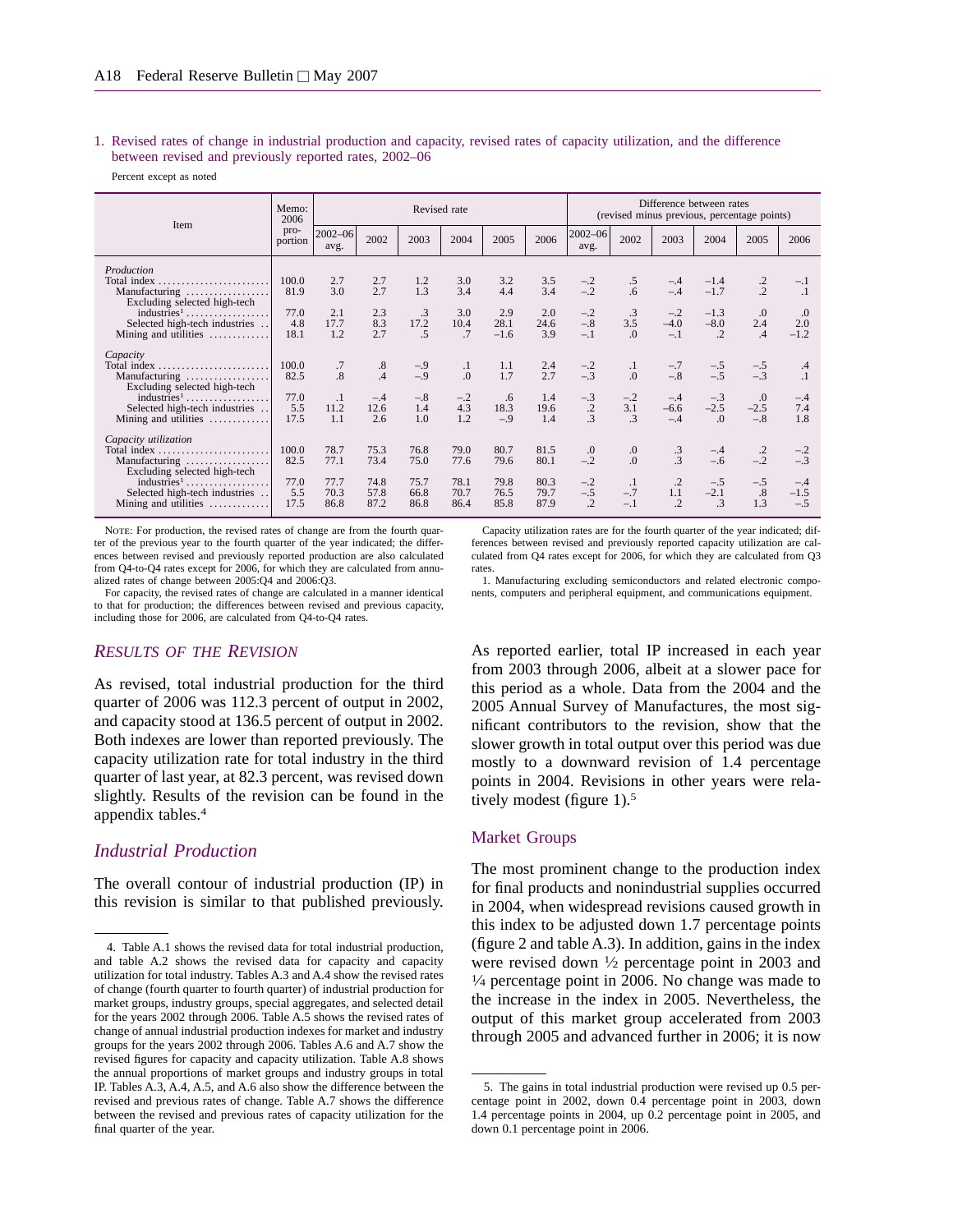

1. Industrial production, capacity, and capacity utilization: Total industry, January 1999–April 2007

## **Capacity utilization** 74 76 78 80 82 84 Percent 1999 2001 2003 2005 2007

published on May 16, 2007. Data labeled "previous" are those published before the December 11, 2006, annual revision. The "previous" data for capacity extend through the end of 2006 because the capacity indexes are based on annual projections that are converted to a monthly basis.

NOTE: Here and in the following figures, the shaded areas are periods of business recession as defined by the National Bureau of Economic Research. Data labeled "revised" are the corresponding data in the Federal Reserve Statistical Release G.17," Industrial Production and Capacity Utilization,"

reported to have increased 1.3 percent in 2003, 2.6 percent in 2004, 4.8 percent in 2005, and 2.6 percent in 2006.

Over the 2003–06 period, revisions to the index for consumer goods were small, on balance, as substantial downward revisions to the output of consumer durable goods were in large part offset by upward revisions for nondurables. Among durable goods producers, the output of automotive products was revised down sharply and is now shown to have increased 4.8 percent in 2003 but to have fallen each year from 2004 through 2006. In contrast, the production gains



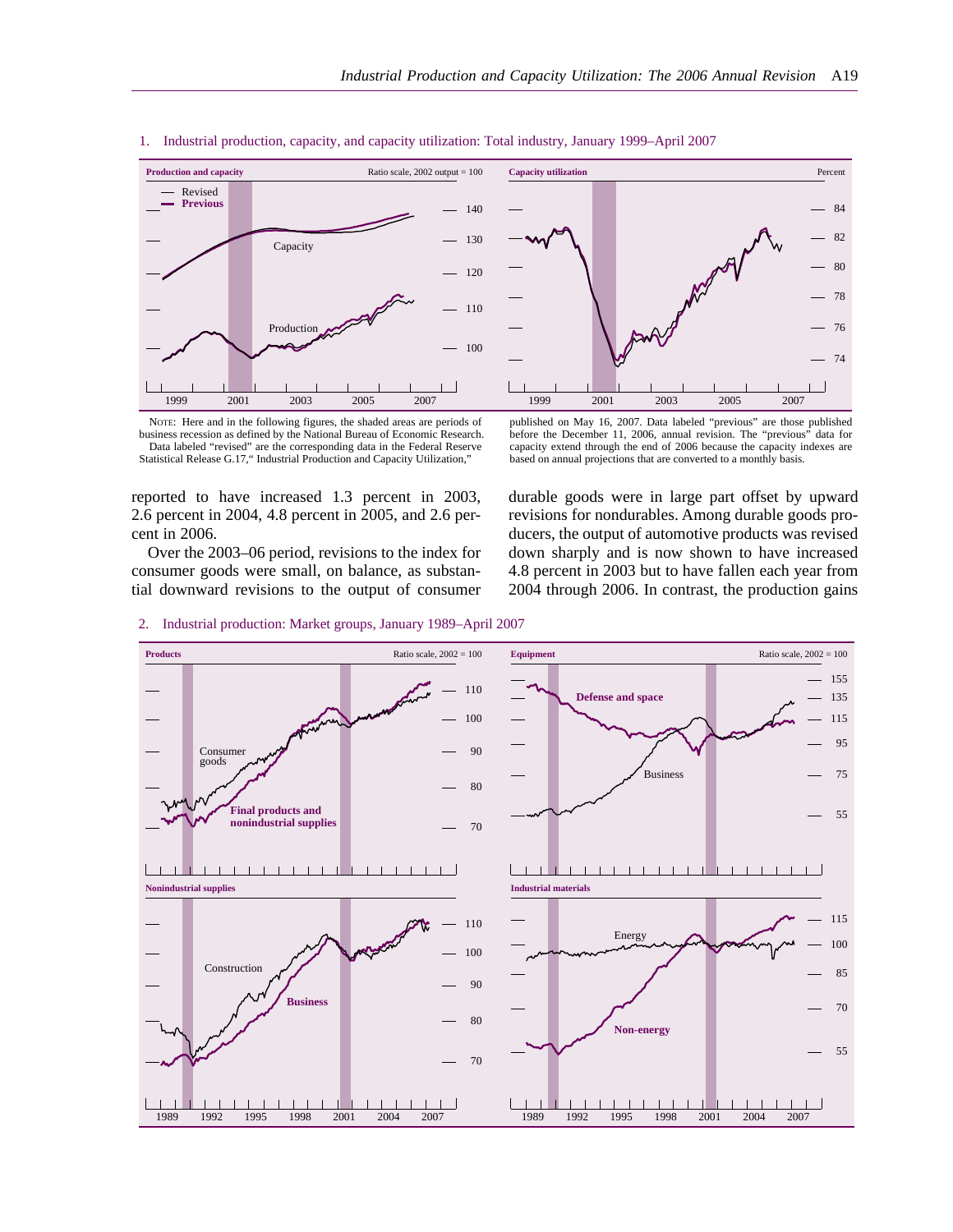for home electronics in 2004 and 2006 were revised up appreciably. Among consumer nondurables, the production indexes for foods and tobacco, consumer chemical products, and consumer energy products were revised up overall. The indexes for clothing and for paper products are now noticeably lower than estimated previously.

The increase in the production of business equipment since 2002 is now reported to have been weaker. Although the increase in transit equipment over this period was revised up a bit, the gains in information processing equipment and in industrial and other equipment were both revised down noticeably. The production of defense and space equipment also increased less over the 2003–06 period than reported initially.

The 2004 increase for construction supplies was revised down to 1.6 percent and is now about in line with the increases in 2002 and 2003. A strong gain in 2005—8.0 percent—was followed by a decrease of 2.1 percent in 2006. Increases in the output of business supplies over the 2003–06 period were revised down slightly. After rising about 1 percent in 2003, production of business supplies advanced nearly 3 percent, on average, from 2004 to 2006.

The increase in the output of materials over the 2003–06 period was little changed, on balance. The production of energy materials was about the same in 2003 and 2004. In 2005, the output of energy materials was revised up and is now reported to have fallen less than initially reported. In contrast, the 2006 rebound in output, at 5.4 percent, is a lower estimate than that initially reported. Excluding energy, the production of materials grew briskly, on average, from 2003 through 2006 despite downward revisions in 2003 and 2004. Durable goods materials were revised down, on balance. The index for consumer parts, in which motor vehicle parts is a sizable component, was revised down as well. Although growth in the production of equipment parts is now lower from 2003 to 2005 than previously reported, output still advanced at a brisk pace in recent years. Revisions to the index of other durable materials were largely offsetting and left the overall level about the same.

The production of nondurable materials was revised up, on balance, from 2003 to 2006; the output indexes for textile, paper, and chemical materials were all revised upward. This index is now shown to have fallen less in 2003 and 2005 and to have increased more in 2004 and 2006.

3. Industrial production: Manufacturing, and manufacturing excluding selected high-technology industries, January 1989–April 2007



NOTE: For definition of manufacturing, refer to text note 6.

The selected high-technology industries are semiconductors and related electronic components (NAICS 334412–9), computers and peripheral equipment (NAICS 3341), and communications equipment (NAICS 3342).

#### Industry Groups

Manufacturing production has expanded in each year since 2002, albeit at a somewhat slower rate, on average, than previously reported (figure 3 and table A.3). Increases in the output of durable goods have remained robust in recent years despite downward revisions in 2003 and 2004. For nondurable goods, increases in output were revised up from 2002 to 2005 and little changed in 2006. Excluding selected high-technology industries, factory output advanced  $\frac{1}{4}$  percent in 2003, about 3 percent in 2004 and 2005, and about 2 percent in 2006 (table A.4).

Across industry groups, downward revisions in the durable goods sector were widespread. Increases in the output of computer and electronic products were revised down from 2003 through 2005, in part because of downward revisions to the strong advances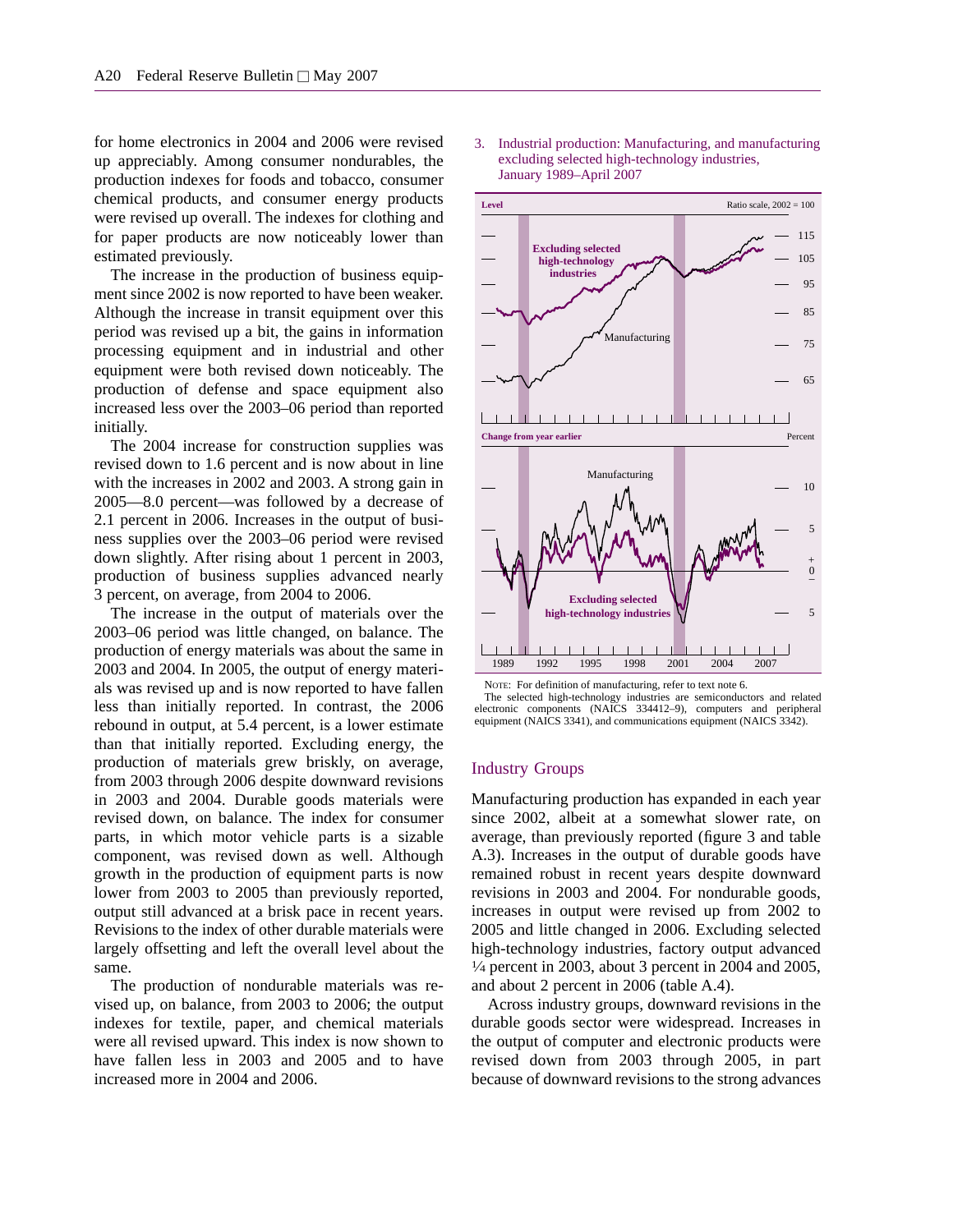

#### 4. Industrial production: Selected high-technology industries, January 1998–April 2007

NOTE: For the NAICS categories of these industries, refer to the note to figure 3.

for communications equipment and for semiconductors and related electronics (figure 4). The production of motor vehicles and parts over this period is now reported to have been weaker than originally estimated. For 2004, the output of machinery was revised down substantially, but gains for that year and subsequent years were still strong. Within the nondurable goods sector, the indexes for apparel and leather goods and for plastics and rubber products were revised down for the period since 2002. The cumulative increases since 2003 for all the other major components of nondurable goods are now higher than previously reported.

The revision lowered the rate of change in the output of the publishing and logging industries about 1 percentage point per year, on average, from 2003 to 2006; the IP index continues to include these two industries under manufacturing, although they are classified elsewhere under the North American Industry Classification System (NAICS).6

The output of mining received small revisions in 2003 and 2004 and is now reported to have decreased somewhat less in 2005. Although it rose 2 percentage points more slowly than initially reported for 2006, the mining index still surged 8 percent. The output of utilities is now estimated to have grown more slowly from 2003 through 2006.

### *Capacity*

Total industrial capacity is estimated to have expanded less rapidly over the 2003–06 period (table A.6). Relative to previous reports, it is estimated to have fallen 3/4 percentage point more rapidly in 2003 and to have risen  $\frac{1}{2}$  percentage point more slowly in both 2004 and 2005. In 2006, however, capacity is estimated to have increased nearly 21⁄2 percent, roughly 1⁄2 percentage point more quickly than initially published. The contour of manufacturing capacity and the revisions to that contour are similar to those for total industry. The revision shows that, relative to previous reports, aggregate capacity for the selected high-technology industries rose less quickly from 2003 to 2005 but increased more rapidly in 2006. Excluding high-technology industries, manufacturing capacity declined in 2003 and 2004 and expanded in 2005 and 2006; the rates of increase were marked down in each year except 2005, which was unrevised.

Capacity at mines is still estimated to have contracted from 2003 to 2005 but is now shown to have increased in 2006. Capacity at electric and gas utilities was revised upward in 2006 but was revised little in previous years.

By stage of processing, capacity in the crude stage fell from 2003 to 2005 and is estimated to have edged up 0.3 percent in 2006. Capacity at the primary and semifinished stages declined in 2003 but rose from 2004 through 2006. Capacity for finished goods expanded from 2003 to 2006.

#### *Capacity Utilization*

Overall, capacity utilization for total industry was little changed by the revision from 2003 to 2006 (table A.7). In the third quarter of 2006, the capacity utilization rate for total industry was 82.3 percent, 1.3 percentage points above its 1972–2005 average and 0.2 percentage point lower than reported previously. The utilization rate for total industry was revised up  $\frac{1}{4}$  percentage point in the fourth quarters of 2003 and 2005 and revised down 0.4 percentage point in the fourth quarter of 2004 and 0.2 percentage point in 2006.

The manufacturing operating rate was 80.9 percent in the third quarter of 2006, 0.3 percentage point below the previous estimate but 1.1 percentage points above its 1972–2005 average. For 2004 and 2005, the rates were also marked down: 0.6 percentage point and 0.2 percentage point, respectively. For 2003, the rate was revised up 0.3 percentage point. Utilization rates for durable goods manufacturers were lower

<sup>6.</sup> In the IP index, manufacturing comprises the following NAICS categories: the manufacturing sector, the logging industry, and the newspaper, periodical, book, and directory publishing industries. Logging and publishing are not classified under manufacturing in NAICS (they are under agriculture and information respectively), but historically they were considered to be manufacturing industries and were classified as such under the Standard Industrial Classification (SIC) system. In December 2002, the Federal Reserve reclassified all its industrial output data from the SIC system to NAICS.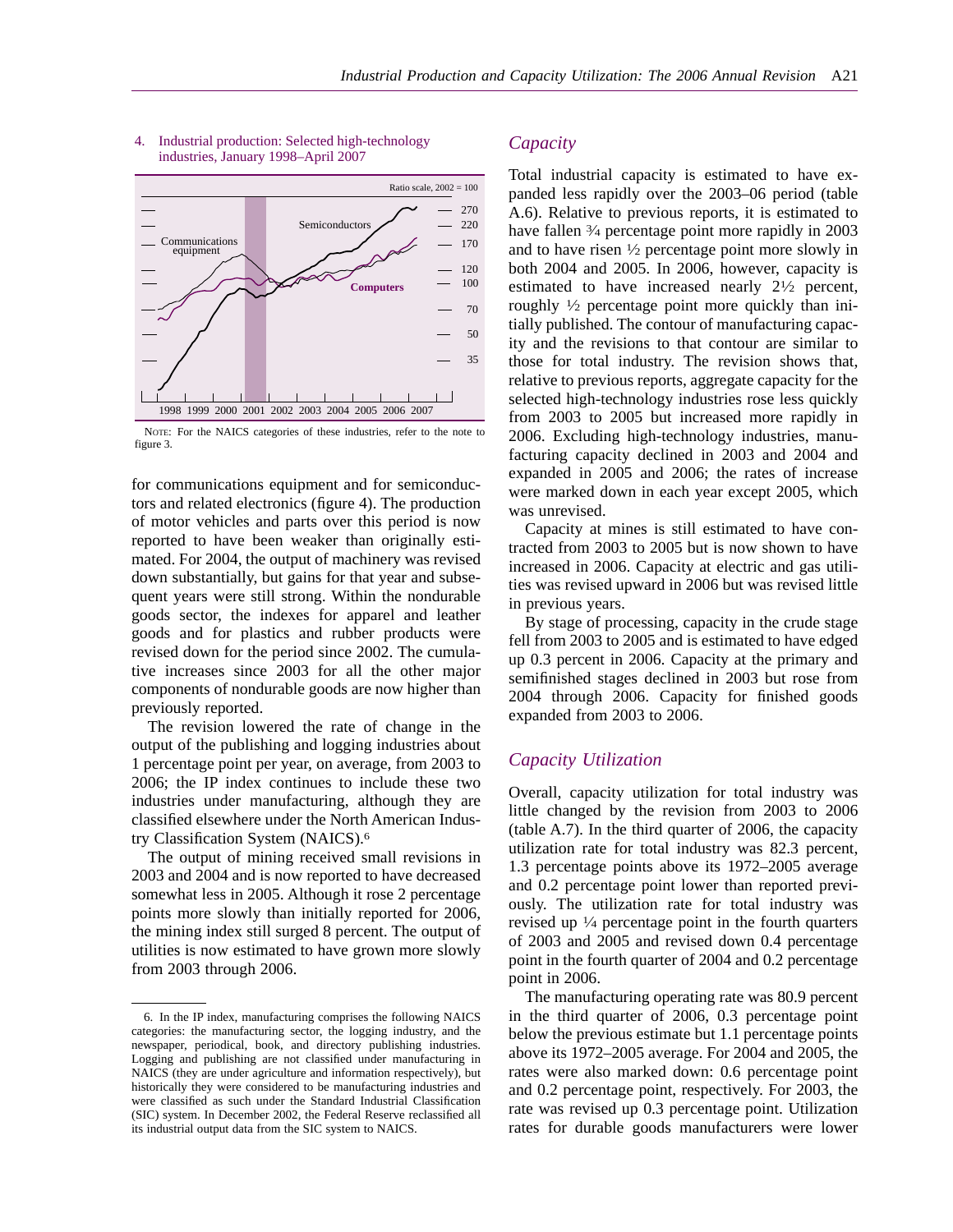5. Capacity utilization: Selected high-technology industries, and manufacturing excluding selected high-technology industries, January 1989–April 2007



NOTE: The high-technology industries are identified in the note to figure 3.

from 2004 to 2006 than previously published. Some of the largest downward revisions were in machinery and in electrical equipment, appliances, and components. Revisions generally were upward for wood products, primary metals, fabricated metal products, and furniture. On balance, utilization rates for nondurable goods industries were revised upward; the largest upward revisions were in textile and product mills, petroleum and coal products, and chemicals. The largest downward revisions were in food, apparel and leather, and plastics and rubber products. Capacity utilization in the other (non-NAICS) manufacturing industries was revised upward in 2003 and 2004 and downward in 2005 and 2006.

Among selected high-technology industries, the operating rates for computers and peripheral equipment and for communications equipment were lowered noticeably in recent years, whereas utilization in the semiconductor industry was revised up substantially (figures 5 and 6). On balance, the aggregate of selected high-technology industries now shows that utilization was lower in 2004 and 2006 but higher in 2003 and 2005. By the third quarter of 2006, the operating rate had climbed to 78.8 percent, 3⁄4 percentage point above its 1972–2005 average.

Capacity utilization in mining was revised up between 2003 and 2006, mainly because of higher operating rates in the oil and gas extraction industries. As of the third quarter of 2006, the utilization rate for mining is now estimated to be 90.9 percent, up 5.9 percentage points from the fourth quarter of 2005, when the effects of Hurricane Katrina reduced the operating rates of oil and gas extraction facilities. In electric and gas utilities, capacity utilization rates were revised down in 2005 and 2006 but were little changed in previous years. At 86.4 percent in the third 6. Capacity utilization: Selected high-technology industries, January 1996–April 2007



quarter of 2006, the operating rate for utilities was 0.4 percentage point below its long-run average.

#### *TECHNICAL ASPECTS OF THE REVISION*

The benchmark indexes for manufacturing—defined for each six-digit NAICS industry as nominal gross output divided by a price index—were updated to include new as well as revised information for 2003, 2004, and 2005 from the 2004 and 2005 ASMs. This revision also incorporates the 2005 Survey of Plant Capacity, other annual industry reports, recent information on prices, and revised monthly source data on physical product and production-worker hours.

As in the 2003 ASM, the reports for 2004 and 2005 did not provide data for all six-digit NAICS industries but combined some of them into higher-level industry aggregates. The benchmark indexes for manufacturing IP are calculated from gross output for six-digit industries and then aggregated to the IP industry level using proportions based on value added. To maintain benchmark references that are consistent over time, the Federal Reserve imputed estimates of gross output for industries no longer reported separately, which are based on values for the aggregate industries that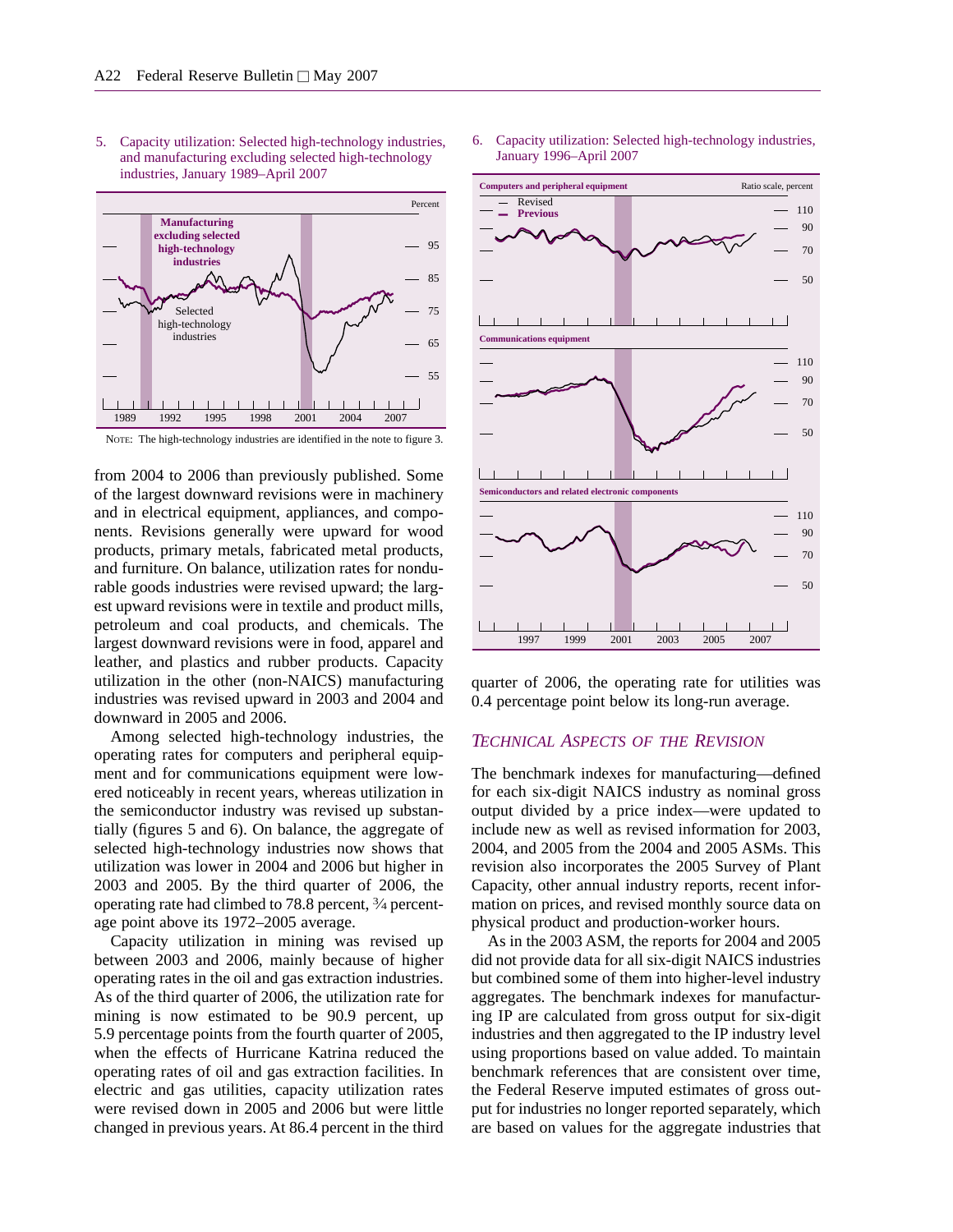contained them and the gross output shares for the disaggregate industries in 2002.

## *Communications Equipment*

The Federal Reserve's production indexes for communications equipment (NAICS 3342) have been developed, updated, and expanded over a period of years. The benchmark production indexes developed for the 2000 revision incorporated a quality-adjusted price index for the networking equipment (routers, switches, and hubs) used by businesses and telecommunications service providers; the detail underlying the series was expanded to include wireless networking equipment in the 2005 revision. The 2002 revision introduced a new annual price index for other types of communications equipment that included, among other items, the transmission (fiber optic) equipment that had grown rapidly in relative importance in the 1990s. The 2005 revision updated and refined that effort.7

This revision introduced further enhancements to the IP index for communications equipment. The improvements affected data from 1972 forward and included (1) refined estimates of the annual value of U.S. production for detailed product groups, (2) newly developed annual price indexes for mobile phones and related equipment and for satellites and related equipment, (3) updated annual and quarterly price indexes for networking equipment that use new source data for selected components, (4) new benchmark price indexes that incorporate price indexes for secondary products and miscellaneous receipts, and (5) newly incorporated indicator data for networking equipment—a part of the index for telephone apparatus manufacturing (NAICS 334210).8

The first four of these improvements affect the benchmark indexes for communications equipment (discussed in the sections below on specific types of equipment), and the fifth affects a monthly indicator used in IP (discussed in ''Changes to Individual Production Series''). <sup>9</sup>

The refinements to values of production for detailed product groups were based in large part on information in the Census Bureau's restructured Current Industrial Report (CIR) on Telecommunications, which was issued in August 2006. The report presented new groupings of data that better represent the communications equipment industry and that are better aligned with the price indexes estimated by the Federal Reserve. Previously issued data for 2004 were restated to be consistent with the new groupings, and the Federal Reserve developed historical series for the new data groupings based on data in previous years' CIRs.

In addition to the new price and production indexes for mobile phones and for satellite-based equipment that were developed for this revision, industry and government sources on prices were used to update the previously developed indexes for networking equipment, central office equipment, transmission (fiber optic) equipment, and PBX (private branch exchange) equipment. The remaining price indexes for communications equipment products and for secondary products and miscellaneous receipts were updated based on producer price indexes from the Bureau of Labor Statistics.<sup>10</sup>

The new product prices for communications equipment declined more than estimated previously (figure 7). Accordingly, the output of communications equipment is now shown to have risen about 6 percent more per year, on average, from 1972 through 2005. The yearly pattern was little changed; exceptions were 2004 and 2005, when upward revisions from faster falling prices were more than offset by downward revisions caused by benchmarking to the 2004 and the 2005 ASM.

#### Mobile Phones and Related Equipment

The revision incorporated a new price index for mobile phones (excluding satellite phones) and related network equipment that was constructed from detailed data available from Gartner. Previously, the IP index relied on the producer price index for these products. The revised index fell 17.2 percent, on average, from 1994 to 2005 (table 2).

<sup>7.</sup> Refer to the following *Bulletin* articles on the 2000, 2002, and 2005 revisions for further details: Carol Corrado (2001), ''Industrial Production and Capacity Utilization: The 2000 Annual Revision'' *Federal Reserve Bulletin*, vol. 87 (March), pp. 132–48; Carol Corrado (2003), ''Industrial Production and Capacity Utilization: The 2002 Historical and Annual Revision,'' *Federal Reserve Bulletin*, vol. 89 (April), pp. 151–76; and Kimberly Bayard and Charles Gilbert (2006), ''Industrial Production and Capacity Utilization: The 2005 Annual Revision,''*Federal Reserve Bulletin*, vol. 92, www.federalreserve.gov/ pubs/bulletin.

<sup>8.</sup> The price indexes for secondary products (noted in item 4 above) fall notably slower than the indexes for primary products. The resulting industry price index falls about 1 percentage point slower, on average, than the index for primary products.

<sup>9.</sup> The benchmark indexes for most industries in the Federal Reserve's IP index incorporate updated price indexes from the industry output program of the Bureau of Economic Analysis. However, the price indexes for semiconductors and communications equipment are constructed by the Federal Reserve from alternative sources.

<sup>10.</sup> Producer price indexes are used as price indexes for broadcast and studio equipment, alarm systems, vehicular and pedestrian traffic equipment, intercom systems, and other voice equipment.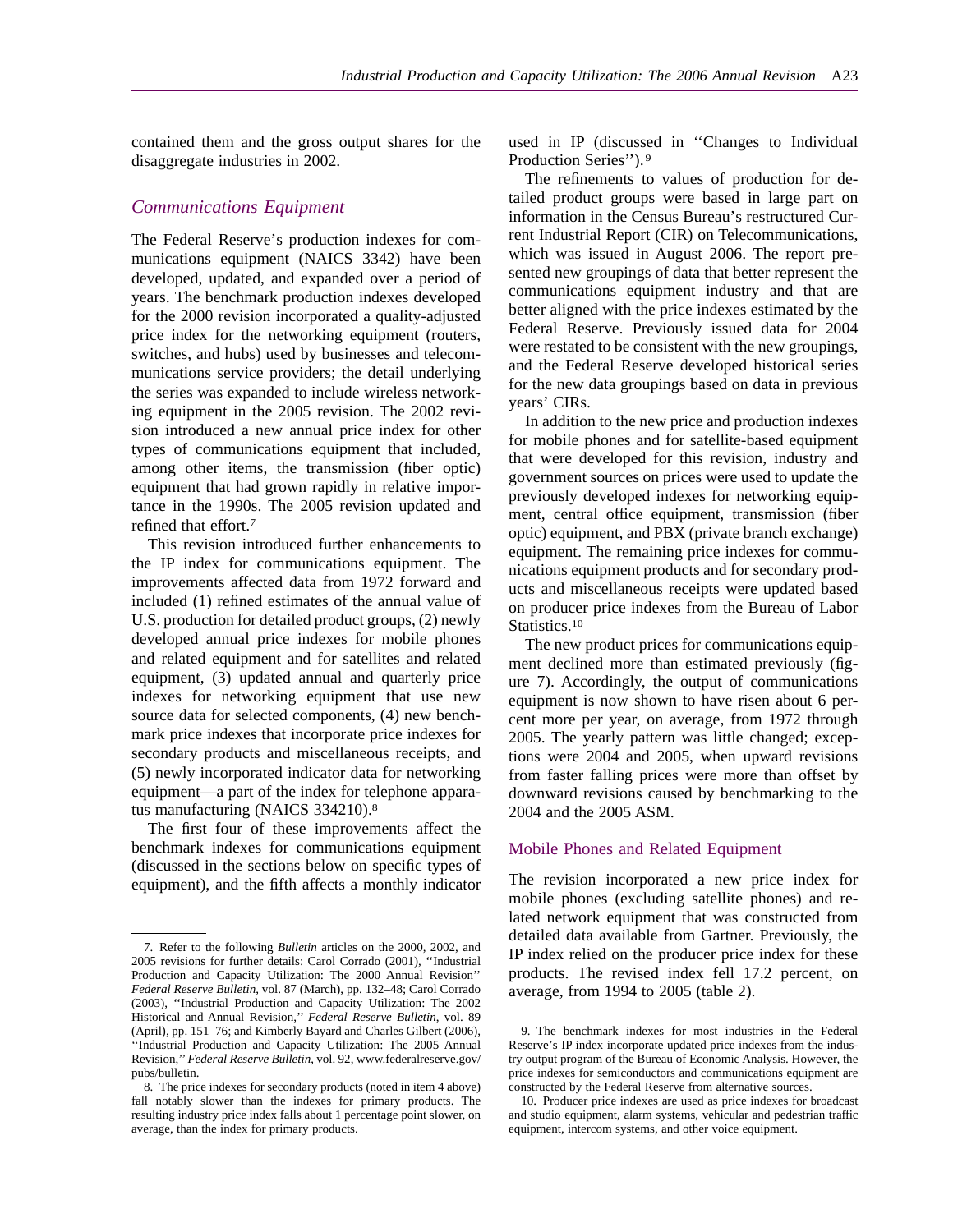

#### 7. Industrial production: Communications equipment, January 1972–April 2007

| 1972-94 average<br>6.8<br>13.2<br>1995-2002 average<br>$-10.2$<br>2001<br>2002<br>$-30.0$<br>2003<br>п.<br>2004<br>16.6<br>24.4<br>2005 | 12.7<br>19.7<br>$-3.1$<br>$-23.5$<br>7.6<br>9.7<br>79 |
|-----------------------------------------------------------------------------------------------------------------------------------------|-------------------------------------------------------|

Data on U.S. unit sales and prices of mobile phones categorized by function (basic, enhanced, smart, and cellular PDA) and type of signal (that is, GSM, CDMA, TDMA, and so on) were used to create a Fisher price index, which fell, on average, 17.8 percent per year.11 For mobile phone network equipment, a price index was constructed using prices and units for U.S. sales of base stations, which transmit signals to and receive signals from mobile phones, and related switching equipment. This index declined an average of 14 percent per year from 1994 to 2005. In contrast, the producer price index for this category was little changed over this period.

The combined price index for mobile phones and related equipment was extended backward to 1972 using the producer price index for the product class containing mobile phones adjusted by the average bias (14 percent) from 1994 to 2005.12

Estimates of the annual gross value of U.S. production of mobile phones and related equipment were

#### 2. Price changes for communications equipment, by type, 1994–2005

| Type                                | Annual average<br>percent change |
|-------------------------------------|----------------------------------|
| Satellites and related equipment    | $-14.8$                          |
| Mobile phones and related equipment | $-17.2$                          |
| Networking equipment                | $-18.5$                          |
|                                     | $-198$                           |

NOTE: The previous estimate for networking equipment is that published for the 2005 annual revision to industrial production.

developed using information from Current Industrial Reports issued by the U.S. Census Bureau and other government and industry sources. These gross value estimates were deflated by the price indexes just described to obtain benchmark indexes of real output of mobile phones and related equipment.

#### Satellites and Related Equipment

Data from industry groups on prices for satellites and related ground equipment were used to construct a price index for this product class. The index fell 14.8 percent, on average, from 1994 to 2005 (table 2).

Information from Futron on satellite manufacturing revenues and total satellite capacity launched, proxied by transponder bandwidth, was used to construct an estimate of satellite unit costs, which fell 27 percent, on average, over the 2000–05 period. Pricing information for the highly diverse ground equipment category is not widely available. Detailed information from the NPD Group on one such product—GPS navigation equipment—yielded a price index that fell an average of 12.2 percent per year from 2002 to 2006. The technologies underlying mobile phone networking equipment and satellite ground equipment are similar, so the geometric mean of the GPS index and the price index for mobile phone networking equipment was used as a deflator for ground equipment.

From 2000 to 2005, the FRB price index for satellites and related equipment fell about 15 percent per year on average, more than 12 percentage points faster than the annual PPI that previously represented these products in the deflator used to calculate the benchmark index for IP. The FRB price index was extended back before 2000 using a bias-adjusted PPI.

#### Networking Equipment

The IP series for the production of networking equipment is not published in the monthly statistical release, but it is included in the broader IP aggregate for communications equipment and updated on an ongoing basis. Tables 3 and 4 report the price index

<sup>11.</sup> GSM (Global System for Mobile Communications), CMDA (Code Division Multiple Access), and TDMA (Time Division Multiple Access) are common types of cell phone signals.

<sup>12.</sup> Jerry Hausman (1999), ''Cellular Telephone, New Products, and the CPI,'' *Journal of Business & Economic Statistics*, vol. 17 (April), pp. 188–94; Hausman suggests that mobile phone prices dropped substantially during the years before 1994, whereas the producer price index for that product class changes very little between 1972 and 1994.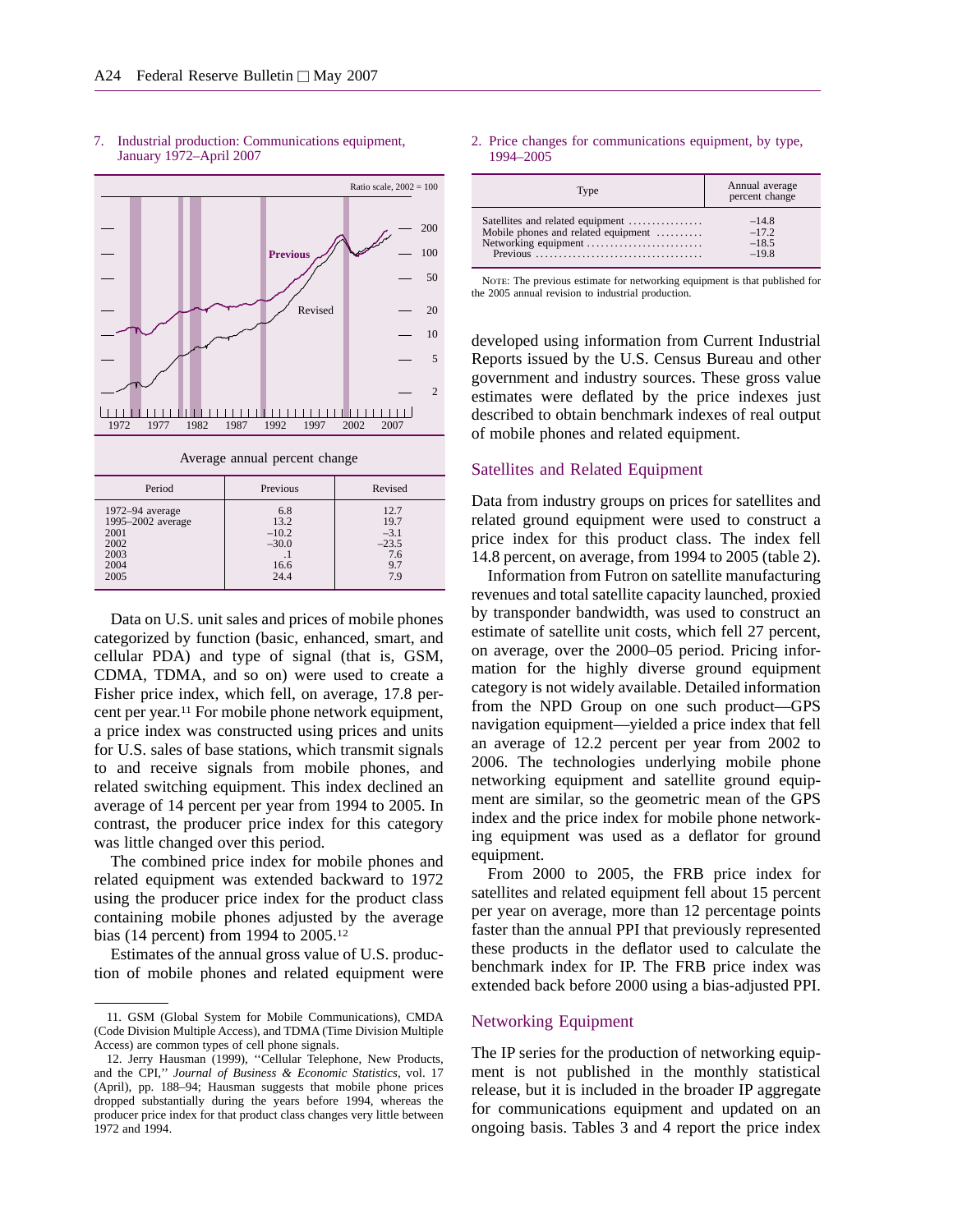| Year                                                                           | Total                                                                      | Networking<br>equipment<br>and service-<br>provider routers                | Other<br>communications<br>equipment                                       |
|--------------------------------------------------------------------------------|----------------------------------------------------------------------------|----------------------------------------------------------------------------|----------------------------------------------------------------------------|
| 1997<br>1998<br>1999<br>$2000$<br>2001<br>$2002$<br>$2003$<br>$2004$<br>$2005$ | 210.7<br>179.3<br>157.3<br>140.4<br>119.1<br>100.0<br>86.5<br>78.4<br>71.3 | 333.8<br>240.7<br>197.2<br>175.3<br>132.7<br>100.0<br>80.6<br>67.3<br>60.5 | 186.2<br>164.8<br>147.3<br>131.5<br>114.0<br>100.0<br>88.6<br>81.7<br>74.6 |
| Мемо<br>Average percent<br>change, 1997–2005                                   | $-12.5$                                                                    | $-18.5$                                                                    | $-10.9$                                                                    |

#### 3. Price indexes for communications equipment manufacturing, 1997–2005

2002 price = 100

for networking equipment. For the 1994–2000 period, the price index is based on detailed price and quantity information from Gartner on routers, switches, and hubs. With this revision, the component price indexes for routers and switches are based on data from Synergy from 2001 on. The price index for wireless networking equipment, such as adapters and access ports, is based on data from Gartner from 1994 to 2005.

The previous price indexes for routers and switches required a downward adjustment of 8 percentage points to align their results with quality-adjusted price indexes based on research using item-level prices and characteristics for 1995–2000.13 A similar exercise was conducted to update the bias adjustment. A price index was computed from data for constant-quality, high-end routers (that is, specific models of a particular type and brand of router) from 2002 to 2005. The Fisher price index based on the quarterly Synergy data yielded results that were very close to the price index based on the specific models, so the previous downward adjustment was phased out between 2000 and 2004.

On average, the movements in the overall networking price index and the component price indexes are revised only slightly, but the pattern is somewhat different, particularly in the router index, primarily because of the switch to Synergy source data.

#### *Changes to Individual Production Series*

With this revision, the monthly production indicators for some series have changed, and some new series have been created.

|           |  |  | 4. Production and prices for U.S. networking equipment, |  |
|-----------|--|--|---------------------------------------------------------|--|
| 1998–2005 |  |  |                                                         |  |

| Period                     | Index, $2002 = 100$ |              | Value of<br>production   |
|----------------------------|---------------------|--------------|--------------------------|
|                            | Production          | Prices       | (millions of<br>dollars) |
| Annual estimates           |                     |              |                          |
|                            | 58.7                | 240.7        | 20,556.4                 |
|                            | 82.5                | 197.2        | 23,781.6                 |
| 2000                       | 113.8               | 175.3        | 29,160.7                 |
| 2001                       | 124.7               | 132.7        | 25,202.6                 |
| 2002                       | 100.0               | 100.0        | 15,747.5                 |
| 2003<br>2004               | 90.7                | 80.6         | 13,088.5                 |
|                            | 89.1<br>102.0       | 67.3         | 11,151.3<br>11,455.9     |
| 2005                       |                     | 60.5         |                          |
| <b>Ouarterly</b> estimates |                     |              |                          |
| 1998:O1<br>.               | 49.9                | 288.3        | 19,361.9                 |
| $\Omega$<br>.              | 59.1                | 255.3        | 21,667.2                 |
| O3<br>.                    | 62.5                | 198.5        | 20,516.9                 |
| Ο4<br>.                    | 63.3                | 220.3        | 20,806.8                 |
| 1999:O1<br>.               | 78.3                | 225.3        | 23,513.5                 |
| $\Omega$<br>.              | 82.7                | 202.0        | 23,906.1                 |
| O <sub>3</sub><br>.        | 82.1                | 173.7        | 23,545.0                 |
| O <sub>4</sub><br>.        | 87.0                | 185.8        | 24,224.3                 |
| 2000:O1<br>.               | 103.3               | 199.9        | 27,993.8                 |
| $\Omega$<br>.              | 113.9               | 178.8        | 28,940.9                 |
| O3<br>.                    | 117.4               | 153.7        | 29.722.5                 |
| O4<br>.                    | 120.6               | 166.7        | 29,970.2                 |
| 2001:O1<br>.               | 136.7               | 160.2        | 29,004.9                 |
| O2<br>.                    | 124.1               | 143.6        | 25,699.2                 |
| O3<br>.                    | 120.5               | 110.1        | 23,512.1                 |
| O4<br>$\cdots$<br>.        | 117.4               | 118.3        | 22,504.3                 |
| 2002:O1<br>.               | 101.1               | 126.2        | 17,062.0                 |
| O2<br>.                    | 102.5               | 122.7        | 16,765.8                 |
| Q <sub>3</sub><br>.        | 98.5                | 74.6         | 14,914.0                 |
| Ο4<br>.                    | 97.9                | 82.4         | 14,158.7                 |
| 2003:O1<br>.               | 94.0                | 103.5        | 13.208.2                 |
| O2<br>.<br>O <sub>3</sub>  | 86.7                | 95.6<br>64.5 | 13,634.8                 |
| .                          | 89.8                |              | 13,349.1<br>12,057.9     |
| Ο4<br>.<br>2004:O1         | 92.3<br>95.9        | 64.0<br>81.8 | 12,689.1                 |
|                            | 89.6                | 75.2         | 10,716.9                 |
| O2<br>.<br>O3              | 86.3                | 55.9         | 10,995.1                 |
| .<br>O4<br>.               | 84.5                | 58.7         | 10,241.2                 |
| 2005:O1<br>.               | 88.7                | 72.7         | 10,456.8                 |
| O2<br>.                    | 109.9               | 64.6         | 11,598.7                 |
| O3<br>.                    | 100.9               | 52.7         | 11,607.9                 |
| O4<br>.                    | 108.4               | 54.3         | 12,090.7                 |
|                            |                     |              |                          |

#### Ethanol

A new industrial production index for ethyl alcohol (also known as ethanol, NAICS 325193) was introduced with this revision. The index begins in 1997 and uses as a monthly indicator data on fuel-ethanol production from the Monthly Oxygenate Report, published by the Energy Information Agency of the Department of Energy. Previously, ethanol production had been included in the production index for organic chemicals (NAICS 32511, 32519), which used the output of eight basic organic chemicals as its highfrequency indicator. The data for those eight chemicals now serve as the indicator for a new series that covers the combined output of petrochemicals (NAICS 32511) and other organic chemicals (NAICS 32519), except ethanol. The new ethanol series is classified both in the energy materials market group (86.5 percent by weight) and in the business supply market group (13.5 percent by weight). Like the old series for all of organic chemicals, the new series for organic chemicals other than ethanol is classified both in

<sup>13.</sup> Mark Doms and Christopher Forman (2005), ''Prices for Local Area Network Equipment,'' *Information Economics and Policy*, vol. 17 (July), pp. 365–88.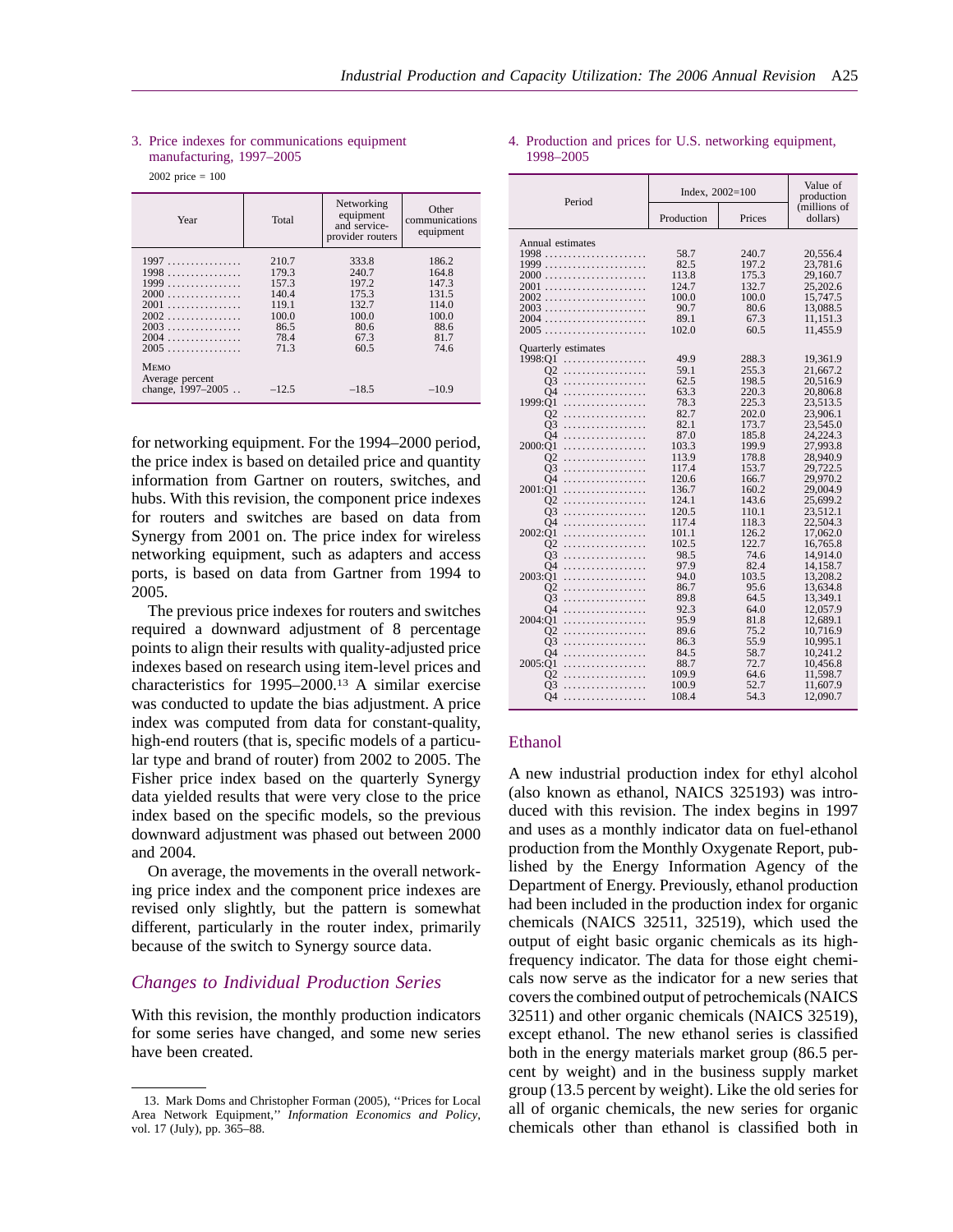non-energy chemical materials (86.5 percent) and in business supplies (13.5 percent).

#### Unitary Air Conditioners

The output of unitary air conditioners is now represented by separate production indexes for residential and nonresidential units for the period 1997 to the present. Unitary air conditioners include both central air units and heat pumps and are a part of NAICS industry 333415, which covers air conditioners, nonhousehold refrigeration equipment, and warm air furnaces. Previously, a single production index for unitary air conditioners was based on data for shipments and inventories from the Air-Conditioning and Refrigeration Institute (ARI).

The new indexes take advantage of additional detail available in the ARI report both to develop indexes for the residential and nonresidential markets and to weight units of various sizes by relative prices. The ARI shipments data are available for seventeen size categories that range from units with cooling capacity of less than 16,500 British Thermal Units per hour (BTUH) to those with cooling capacity of 640,000 BTUH or more. The shipments for each size category are split between residential and nonresidential units; the bulk of the units with cooling capacity less than 65,000 BTUH are assumed to be residential, and the bulk of the units with cooling capacity of at least 65,000 BTUH are assumed to be nonresidential. The shipments of the smaller units are split into eight size categories; the units are assumed to be 97 percent residential in the smallest category, 96 percent in the next smallest category, and so on, until the share decreases to 90 percent in the largest of these mostly residential categories. A share of the larger-sized units is assumed to be for use in apartments and other multifamily residential buildings. The residential share of units with cooling capacity between 65,000 and 96,000 BTUH is assumed to be 20 percent. This share decreases 2 percentage points for each larger category, falling to 4 percent for units with cooling capacity of 640,000 BTUH or more.

Relative prices for the various size categories are derived from the Current Industrial Report (CIR) on Refrigeration, Air Conditioning, and Warm Air Heating Equipment from the Census Bureau for 2004 and 2005; previously, the single index was based on an unweighted sum of units. Annual shipments in terms of both unit volumes and dollars are available from the CIR for several types of unitary air conditioners broken down by size categories very similar to the ARI size categories. Unit values were calculated for the various size categories in the CIR. These values

were very nearly proportional to the midpoint of the cooling capacity range in each category, which allowed the calculation of unit values for those ARI size categories that did not exactly line up with the CIR categories. The relative prices appeared stable across time, so the indicators for the new IP indexes were constructed as fixed-weight aggregates of the ARI shipments series.

ARI published estimates of the change in manufacturers' overall inventories—not broken into size categories—up through the summer of 2006. Previously, the inventory change figures had been added to unit shipments to construct an estimate of unit production. These data on inventory change were extended with model-based estimates of inventory change and used the method implemented for other industries in recent annual revisions to industrial production.14 The weighted shipments aggregates are then multiplied by the ratio of implicit production to shipments for overall unitary air conditioners to compute the monthly product indicators for the residential and nonresidential production indexes.

#### Audio and Video Equipment

The monthly indicator for audio and video equipment (NAICS 3343) was updated to include both digital televisions and speakers for the period 2002 to the present. Previously, the index reflected shipments of analog televisions with diagonal sizes of 24 inches or larger that were adjusted for imports, but the rapid transition of the market from analog to digital televisions in the past few years made it necessary to expand the scope of the index. In addition, data on the output of speakers were included in the new indicator; shipments of speakers and commercial sound systems account for about 15 percent to 20 percent of U.S. audio and video equipment shipments in recent years.15

The new monthly indicator is a Fisher quantity index, which in late 2006 was based on eighteen distinct components. Unit and dollar sales of digital televisions are available by technology (plasma, LCD, projection, and digital tube) and by size (length of diagonal) from the Consumer Electronics Association (CEA). In late 2006, sales of plasma TVs were available for three size groupings: sets with diagonals up to 49 inches, sets with diagonals between 50 and 59 inches, and sets with diagonals 60 inches and above. In addition, sales of LCD TVs were available

<sup>14.</sup> Kimberly Bayard and Charles Gilbert (2005), ''Industrial Production and Capacity Utilization: The 2004 Annual Revision,'' *Federal Reserve Bulletin*, vol. 91 (Winter), pp. 9–25.

<sup>15.</sup> U.S. Census Bureau, Current Industrial Reports, *Consumer Electronics: 2005*, www.census.gov/cir/www/334/ma334m.html.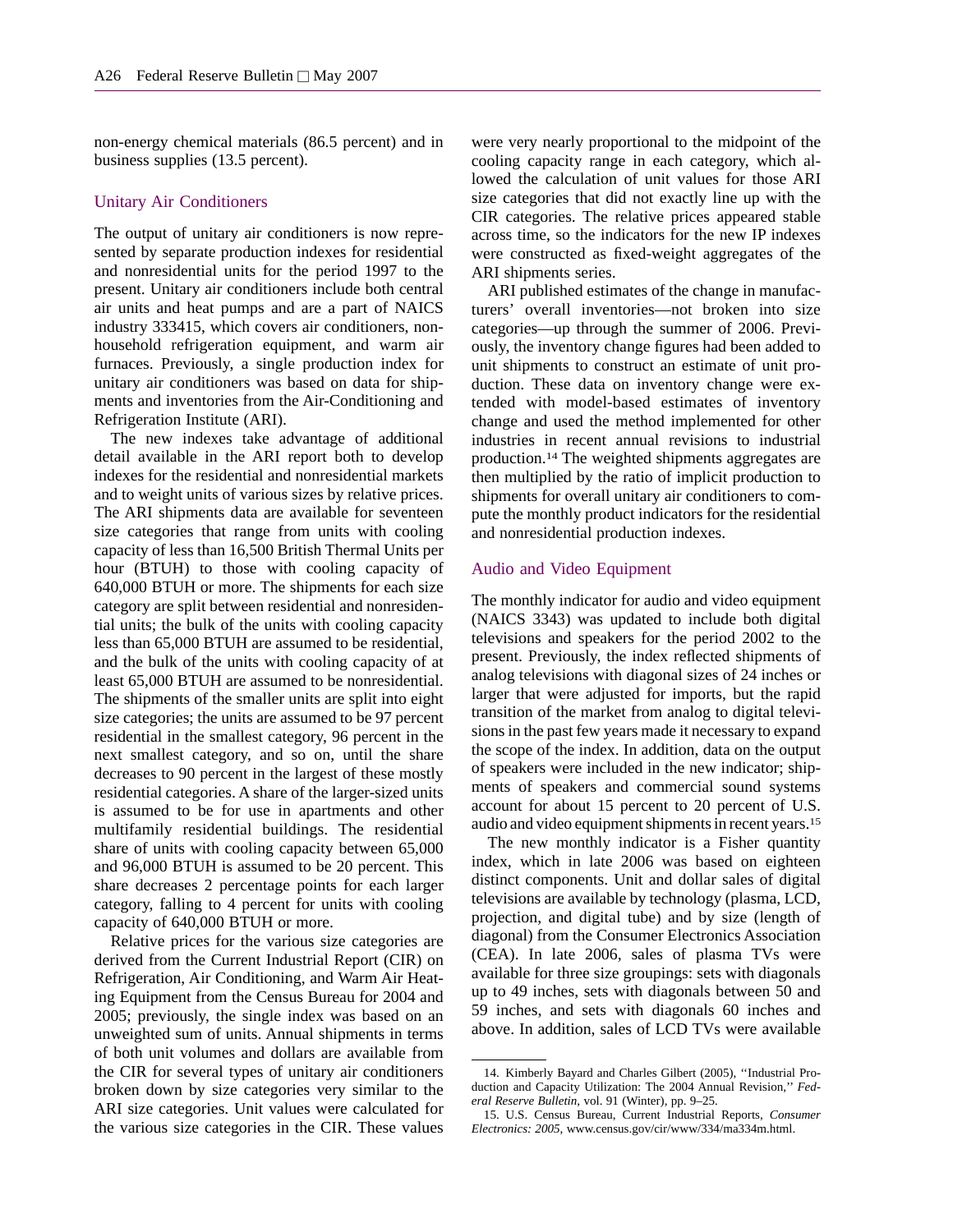in seven size categories that ranged from sets with diagonals up through 18 inches to those with diagonals 40 inches and longer. Data for projection TVs were grouped into four categories: diagonals less than 50 inches, diagonals from 50 to 54 inches, diagonals from 55 to 59 inches, and diagonals 60 inches and above. Data for digital tube sets were available for two groups: those with diagonals less than 30 inches and those with diagonals of 30 inches or more. Speakers and analog television sets with diagonals 24 inches and above were included as separate components of the Fisher index. Smaller analog TV sets are generally imported.

A price index was derived for each of the components of the Fisher index. For the digital televisions, the price indexes were just the unit values calculated from the dollar and unit sales figures. For the analog televisions, the price index was assumed to equal the price index for personal consumption expenditures on televisions from the national income and product accounts. For speakers, a producer price index was used.

The source data from the CEA are sales figures, so an adjustment was made so they better represent U.S. production. The Current Industrial Report for Consumer Electronics includes domestic factory shipments data for speaker systems, flat panel televisions (plasma and LCD), projection TVs, and tube TVs (digital and analog). The ratios of these data to the nominal sales data were used to adjust the nominal values for each of the components in the Fisher index.16

#### Semiconductors

As in previous years, the index for the production of semiconductors is based on worldwide sales data from the Semiconductor Industry Association, adjusted for net trade using a domestic production share estimated from various government and industry sources. Before this revision, Current Industrial Reports issued by the U.S. Census Bureau and announcements from major manufacturers of microprocessor units (MPUs) were used to estimate shares. With this revision, annual information from Gartner on the location of specific facilities and information from Instat on quarterly production at specific establishments were used to refine production share estimates (figure 8). The resulting shares are noticeably different from previous estimates; the revised pattern of

#### 8. U.S. share of worldwide production of microprocessors, 1992–2006



production of MPUs contains more-noticeable decelerations in 1994, 2001, and 2005 and a more rapid acceleration in 1995. Abrupt and pronounced movements in the series coincide with changes to the small number of facilities that account for the bulk of worldwide production, such as idling a plant to install upgraded equipment.

#### Communications Equipment Quarterly Indicator

This revision introduced a new data source, Synergy Research Group, for the quarterly indicator for data networking equipment, which is part of telephone apparatus manufacturing (NAICS 334210). Synergy provided data from 2002 forward on U.S. sales of routers and switches that were more comprehensive and timely than the previous source.

#### Periodicals and Other Publishers

The index for periodicals and other publishers (NAICS 51112, 51114, and 51119) was split into separate indexes for periodicals (NAICS 51112) and other publishers (NAICS 51114, 51119). Both new indexes use production-worker hours as monthly indicators and begin in 1987. The separate indicators will allow comparisons to other industry data.

#### Series Switched from Product Data to Production-Worker Hours

Product data used as indicators for several IP indexes were discontinued in the past few years and have been replaced by production-worker hours for 2002 to the present. The industries affected are coffee (NAICS 31192), cotton and synthetic fabrics (part of NAICS 31321), wool fabrics (part of NAICS 31321),

<sup>16.</sup> Nominal sales data from the CEA are used for the digital televisions and the speakers. Nominal sales of analog TVs are derived as the product of the unit sales and the price index.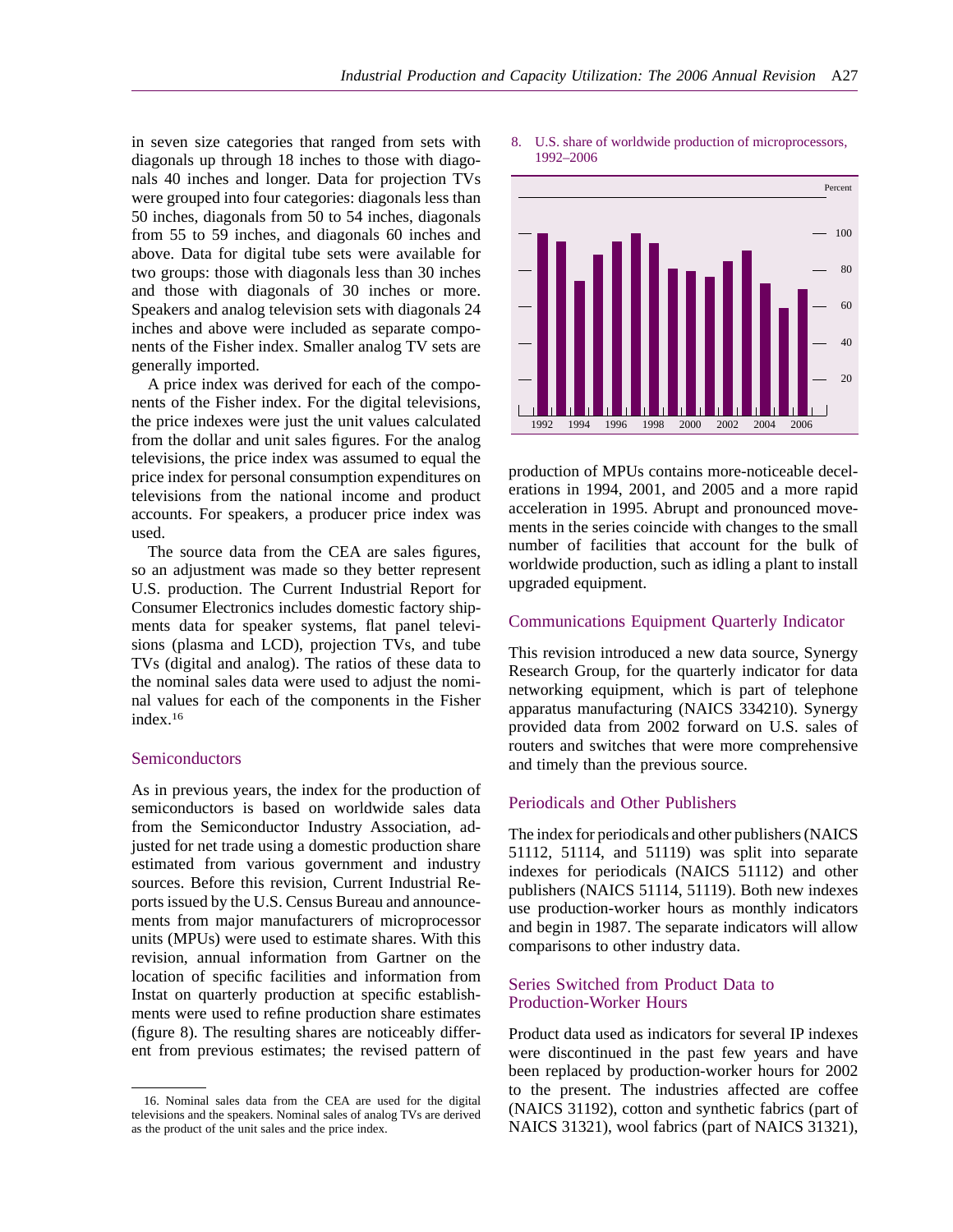#### 5. Industrial production data, by type, available in reporting window, 2005

Percentage

| Type of data                                                                                   |                      |                | Month of estimate |          |
|------------------------------------------------------------------------------------------------|----------------------|----------------|-------------------|----------|
|                                                                                                | 1st                  | 2nd            | 3rd               | 4th      |
| Production-worker hours<br>Total available $\dots\dots\dots\dots$<br>Federal Reserve estimates | 27<br>43<br>70<br>30 | 42<br>43<br>84 | 54<br>43<br>96    | 54<br>43 |

NOTE: Industrial production for a month is issued in the middle of the following month and revised in the subsequent three monthly G.17 releases. The columns in this table show the percentages of industrial production, based on value added, that have been derived from different types of source data for the initial estimate and subsequent revisions.

tire cord (NAICS 314992), hosiery (NAICS 31511), pigments (NAICS 31523), synthetic rubber (NAICS 325212), and electron tubes (NAICS 334411).

#### *Reliability of Monthly Estimates*

The first estimate of output for a month is preliminary and is subject to revision in each of the subsequent three months as new source data become available. By the third revision (the fourth month of estimate), the product-based content of IP is 54 percent (table 5).

#### *Changes to Individual Capacity Series*

The capacity index for organic chemicals (NAICS 32511, 9) was split into two series—ethyl alcohol (or ethanol, NAICS 325193) and organic chemicals excluding ethanol (NAICS 32511, 9 except 325193) for 1997 and onward. The capacity indicator for ethanol is gallons of ethanol capacity from the Renewable Fuels Association (RFA). The capacity index and corresponding index of capacity utilization were constructed as follows: A physical utilization rate was calculated as the ratio of production data from the Monthly Oxygenate Report (published by the Energy Information Agency of the Department of Energy) and the physical capacity indictor from the RFA. This physical utilization rate was then divided into the industrial production index for ethanol to create a corresponding capacity index.17 The capacity indicator for organic chemicals excluding ethanol is based on utilization rates from the Survey of Plant Capacity.

Capacity for synthetic rubber is now based on utilization rates from the Survey of Plant Capacity and begins in 2002. Capacity for previous years is still derived from physical capacity data from the International Institute of Synthetic Rubber Producers.

## *Weights for Aggregation*

The IP index is a Fisher index. This revision uses information from the Census of Manufactures to obtain updated estimates of the industry value-added weights used in the aggregation of IP indexes and capacity utilization rates. The Federal Reserve derives estimates of value added for the electric and gas utility industries from annual revenue and expense data issued by other organizations. The weights for aggregation, expressed as unit value added, were estimated using the latest data on producer prices. Table A.8 shows the annual value-added proportions in the IP index from 1997 through 2005.

#### *Revised Monthly Data*

This revision incorporates product data that became available after the regular four-month reporting window for monthly IP was closed. These data are released with too great a lag to be included with monthly IP estimates; however, the data are available for inclusion in the annual revision.

## *Revised Seasonal Factors*

Seasonal factors for all series were reestimated using data that extend into 2006. Factors for productionworker hours—which adjust for timing, holiday, and monthly seasonal patterns—were updated with data through September 2006 and were prorated to correspond with the seasonal factors for hours aggregated to the three-digit NAICS level. The updated factors for the physical product series, which include adjustments for holiday and workday patterns, used data through 2006. Seasonal factors for unit motor vehicle assemblies have been updated, and projections through June 2007 are on the Federal Reserve Board's website at www.federalreserve.gov/releases/g17/mvsf.htm.  $\Box$ 

*Appendix tables start on page A29*

<sup>17.</sup> Typically, the capacity indexes resulting from this methodology are further smoothed using a model-based approach that accounts for features of the data collection process or different measurement errors. With the short history of these series, we did not find it necessary to smooth the resulting capacity indexes as a part of this revision. However, the capacity index was constructed using the production index before applying the correction factor that aligns the production indicator to the benchmark output information in the Census of

Manufactures and Annual Surveys of Manufactures. This correction factor was then applied to both the production and the capacity indexes.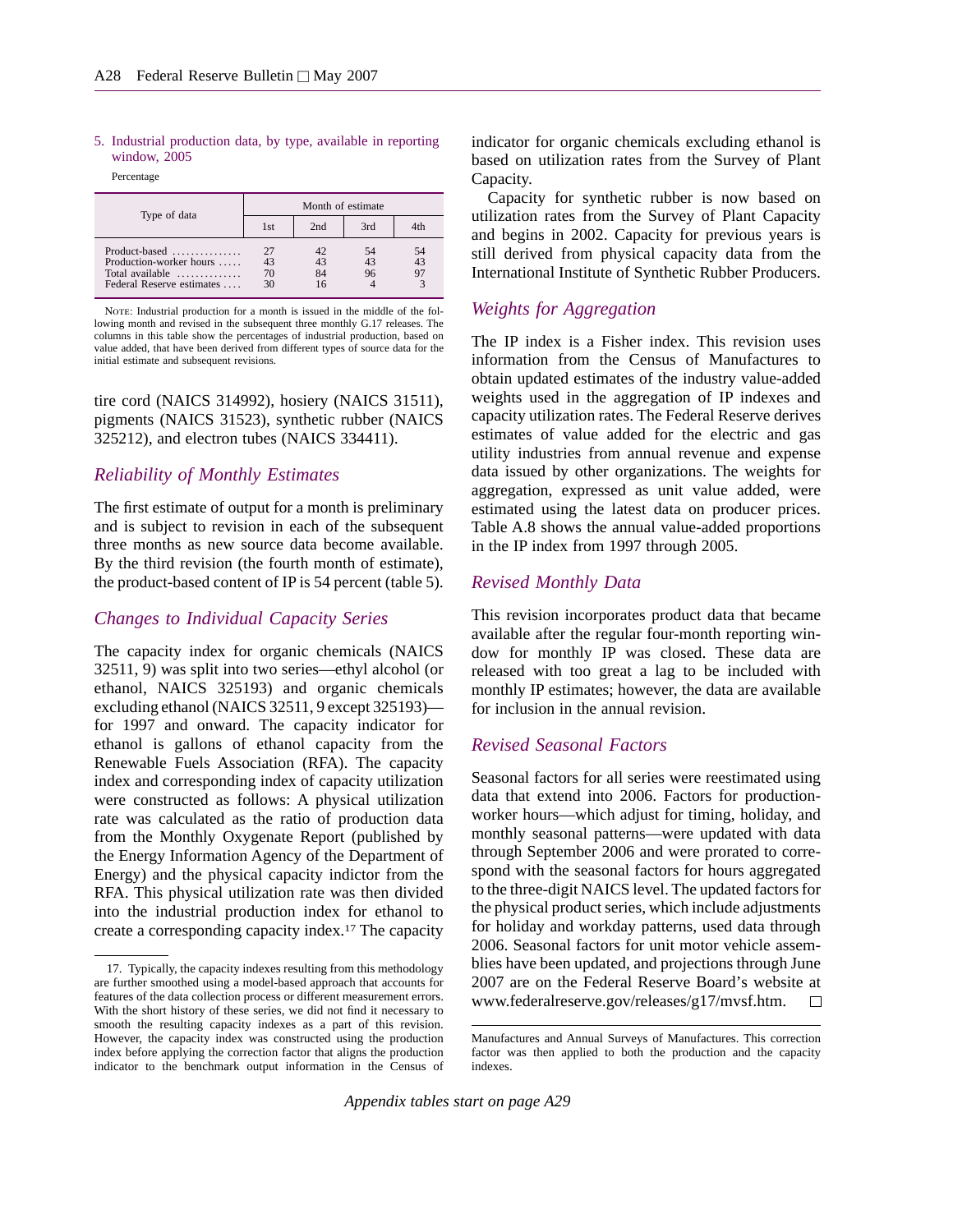## Appendix Tables Based on the G.17 Statistical Release, May 16, 2007

|                                                                                               |                                          |                                    |                                  |                                  |                                             |                                         |                                    |                                               |                                               |                                                 |                                              |                                           |                                |                                  | Quarter                         |                                  | Annual                          |
|-----------------------------------------------------------------------------------------------|------------------------------------------|------------------------------------|----------------------------------|----------------------------------|---------------------------------------------|-----------------------------------------|------------------------------------|-----------------------------------------------|-----------------------------------------------|-------------------------------------------------|----------------------------------------------|-------------------------------------------|--------------------------------|----------------------------------|---------------------------------|----------------------------------|---------------------------------|
| Year                                                                                          | Jan.                                     | Feb.                               | Mar.                             | Apr.                             | May                                         | June                                    | July                               | Aug.                                          | Sept.                                         | Oct.                                            | Nov.                                         | Dec.                                      | 1                              | 2                                | 3                               | $\overline{4}$                   | avg. <sup>1</sup>               |
|                                                                                               |                                          |                                    |                                  |                                  |                                             |                                         |                                    | Industrial production (percent change)        |                                               |                                                 |                                              |                                           |                                |                                  |                                 |                                  |                                 |
| 1977<br>1978<br>1979                                                                          | -.6<br>$-1.3$<br>$-.7$                   | 1.5<br>$\cdot^4$<br>.6             | 1.3<br>1.8<br>$\cdot$ 3          | .9<br>2.1<br>$-1.1$              | .8<br>$\cdot$ 3<br>$\boldsymbol{.8}$        | .7<br>.7<br>$\boldsymbol{0}$            | .2<br>$\cdot$<br>$-.2$             | $\cdot$<br>.4<br>$-.7$                        | .5<br>.3<br>$\cdot$ 1                         | .3<br>.9<br>.6                                  | $_{.0}$<br>.7<br>$-.1$<br>1.7                | .2<br>.6<br>$\cdot$                       | 8.4<br>$-1.2$<br>2.0<br>1.7    | 12.8<br>16.8<br>$-.5$<br>$-15.9$ | 4.9<br>3.6<br>$-1.4$            | 2.9<br>7.6<br>1.4                | 7.7<br>5.5<br>3.1               |
| $1980$<br>1981<br>$1982$<br>$1983$                                                            | .5<br>$-.5$<br>$-1.9$<br>1.9             | .0<br>-.5<br>2.0<br>-.6            | $-.3$<br>.6<br>$-7$<br>.9        | $-2.0$<br>$-.5$<br>$-.8$<br>1.2  | $-2.5$<br>.7<br>$-2.7$                      | $-1.3$<br>.5<br>$-.4$<br>.6             | $-.6$<br>.7<br>$-.3$<br>1.6        | .3<br>0.<br>$-.8$<br>1.1                      | 1.6<br>$-.6$<br>$-.4$<br>1.5                  | 1.3<br>$-.7$<br>$-.8$<br>.9                     | $-1.1$<br>$-.4$<br>.3                        | .6<br>$-1.1$<br>$-.8$<br>.5               | 1.0<br>$-7.6$<br>4.4           | 1.5<br>$-4.9$<br>9.6             | $-6.2$<br>4.3<br>$-5.9$<br>14.8 | 16.2<br>$-8.5$<br>$-7.4$<br>11.0 | $-2.6$<br>1.4<br>$-5.1$<br>2.7  |
| 1984<br>$1985$<br>$1986 \ldots \ldots \ldots \ldots$<br>1987                                  | 2.0<br>$-.3$<br>.5<br>$-.3$              | .5<br>$\cdot$ 4<br>$-.8$<br>1.3    | .5<br>$\cdot$<br>-.6<br>$\cdot$  | .6<br>-.2<br>$\cdot$<br>.6       | $\mathbf{.5}$<br>$\cdot$<br>$\cdot$<br>.7   | .4<br>$\cdot$<br>-.3<br>$\mathbf{.5}$   | .3<br>-.6<br>.6<br>.6              | $\cdot$<br>.5<br>$-.2$<br>.7                  | -.1<br>$\cdot$ 4<br>$\cdot$ .2<br>$\cdot$ 3   | $-.1$<br>-.4<br>$.4\,$<br>1.5                   | .4<br>$\cdot$ 3<br>.5<br>$\cdot$ 5           | $\cdot$<br>1.0<br>.9<br>.5                | 12.5<br>1.2<br>2.4<br>5.4      | 6.5<br>.7<br>$-2.4$<br>7.2       | 2.9<br>$-.5$<br>1.7<br>7.3      | .5<br>2.7<br>4.6<br>9.9          | 9.1<br>1.4<br>1.1<br>5.1        |
| $1988$<br>1989<br>$1990$<br>1991<br>.                                                         | $\Omega$<br>$\cdot$ .2<br>$-.6$<br>$-.5$ | $\cdot$ 4<br>$-.5$<br>.9<br>$-7$   | .3<br>.3<br>.5<br>-.5            | .5<br>.0<br>$-.1$<br>$\cdot$ .2  | $-.1$<br>$-.7$<br>$\cdot$ .2<br>1.0         | $\cdot$<br>.0<br>.3<br>1.0              | $\cdot$ .2<br>$-.9$<br>$-.2$<br>.0 | .5<br>1.0<br>.3<br>$\cdot$                    | $-.3$<br>$-.3$<br>$\cdot$<br>.9               | .6<br>$-.1$<br>$-.7$<br>$-.2$                   | $\overline{2}$<br>.3<br>$-1.2$<br>$-.1$      | .4<br>.7<br>$-7$<br>$-.3$                 | 3.4<br>1.5<br>3.0<br>$-7.6$    | 3.4<br>$-1.8$<br>2.8<br>2.7      | 2.1<br>$-2.4$<br>1.4<br>5.7     | 3.3<br>1.8<br>$-5.9$<br>1.0      | 5.1<br>.9<br>1.0<br>$-1.5$      |
| 1992<br>1993<br>1994<br>1995                                                                  | $-.5$<br>.5<br>.5<br>.4                  | .7<br>.3<br>.0<br>$\cdot$          | .8<br>.0<br>1.0<br>$\cdot$       | .7<br>$\cdot$ 3<br>.5<br>$-.1$   | .4<br>$-.4$<br>$\frac{.5}{.2}$              | $\cdot$<br>$\frac{.3}{.7}$<br>$\cdot$ 3 | .8<br>.4<br>$\cdot$<br>$-.4$       | $-.5$<br>.0<br>.5<br>1.3                      | $\cdot$<br>$\frac{0.5}{0.3}$<br>$\mathcal{A}$ | .7<br>$\boldsymbol{\cdot}8$<br>.9<br>$-.2$      | .4<br>.4<br>.7<br>$\cdot$ 3                  | $\cdot$ 1<br>.6<br>1.1                    | $-.3$<br>3.7<br>5.6<br>6.0     | 7.1<br>1.1<br>7.3<br>1.0         | 3.1<br>2.4<br>5.1<br>3.8        | 4.0<br>6.4<br>8.3<br>3.5         | 2.9<br>3.4<br>5.5<br>5.0        |
| 1996<br>1997<br>$1998$                                                                        | $-.8$<br>$\cdot$<br>.5                   | 1.5<br>1.2<br>$\cdot$              | $-.2$<br>.8<br>0.                | .9<br>$-.1$<br>$\frac{.5}{.2}$   | .6<br>.7                                    | .9<br>$\cdot$<br>$-.5$                  | $-.2$<br>$.5\,$<br>$-3$<br>$-7$    | .7<br>1.3<br>2.2                              | .5<br>.9<br>$-2$                              | $\boldsymbol{0}$<br>$\boldsymbol{\cdot}8$<br>.7 | .9<br>1.0<br>$-.1$                           | $\frac{.3}{.7}$<br>$\cdot$ 4<br>$\cdot$ 4 | 2.0<br>8.3<br>4.7              | 8.4<br>5.5<br>3.3                | 5.2<br>9.0<br>3.8               | 6.1<br>11.1<br>5.3               | 4.3<br>7.2<br>6.1               |
| 1999<br>$2000$<br>$2001$<br>$2002$                                                            | .6<br>$\cdot$<br>$-.7$<br>.5             | .5<br>.4<br>$-.6$<br>$\cdot$       | $\cdot$<br>.4<br>$-.4$<br>.8     | $\boldsymbol{.8}$<br>$-.3$<br>.4 | $\boldsymbol{.8}$<br>$\frac{.3}{-.7}$<br>.4 | $-.1$<br>$\cdot$ 1<br>$-.6$<br>.9       | $-.3$<br>-.4<br>$-.3$              | .5<br>$-.3$<br>-.4<br>$\cdot$                 | -.4<br>.5<br>-.4<br>$\cdot$                   | 1.3<br>$-.5$<br>$-.6$<br>$-.3$                  | .6<br>.0<br>$-.5$<br>$\cdot$                 | .9<br>$-.4$<br>.0<br>-.4                  | 4.9<br>5.3<br>$-5.7$<br>2.7    | 4.0<br>5.9<br>$-5.4$<br>6.4      | 4.4<br>$-.5$<br>$-5.6$<br>2.3   | 8.2<br>$-1.6$<br>$-5.1$<br>$-.4$ | 4.7<br>4.5<br>$-3.5$<br>.0      |
| $2003$<br>$2004$<br>$2005$<br>$2006$                                                          | .6<br>$\cdot$<br>.3<br>$\cdot$           | $\cdot$ 3<br>.7<br>.6<br>$\cdot$ 3 | $^{-.2}$<br>$-.6$<br>$-.1$<br>.5 | $-.8$<br>.6<br>$\cdot$<br>.9     | $-.1$<br>.6<br>.4<br>$-.1$                  | $\cdot$<br>$-.7$<br>.6<br>.9            | .4<br>.6<br>0.<br>.4               | $-.1$<br>$\cdot$ .2<br>.3<br>$\cdot$          | .5<br>$-.2$<br>$-1.6$<br>$-.3$                | $-.1$<br>.7<br>1.2<br>$-.2$                     | $\boldsymbol{.8}$<br>$\cdot$<br>1.1<br>$-.4$ | .0<br>.6<br>$\boldsymbol{.8}$<br>.6       | 2.3<br>3.3<br>4.6<br>5.0       | $-3.2$<br>2.5<br>2.8<br>6.5      | 2.5<br>1.8<br>$.8\,$<br>4.0     | 3.3<br>4.3<br>4.7<br>$-1.5$      | 1.1<br>2.5<br>3.2<br>3.9        |
| 2007                                                                                          | $-.5$                                    | .8                                 | $-.3$                            | .7                               |                                             |                                         |                                    | $\ddotsc$<br>Industrial production (2002=100) |                                               |                                                 | $\cdots$                                     |                                           | .9                             | $\ddots$                         |                                 |                                  | $\cdots$                        |
| 1977                                                                                          | 49.7                                     | 50.5                               | 51.1                             | 51.6                             | 52.0                                        | 52.4                                    | 52.5                               | 52.5                                          | 52.8                                          | 52.9                                            | 53.0                                         | 53.1                                      | 50.4                           | 52.0                             | 52.6                            | 53.0                             | 52.0                            |
| 1978<br>1979<br>$1980 \ldots \ldots \ldots \ldots$                                            | 52.3<br>56.4<br>56.9                     | 52.6<br>56.8<br>56.9               | 53.5<br>56.9<br>56.8             | 54.7<br>56.3<br>55.6             | 54.8<br>56.8<br>54.2                        | 55.2<br>56.8<br>53.5                    | 55.2<br>56.7<br>53.2               | 55.4<br>56.3<br>53.4                          | 55.6<br>56.3<br>54.2                          | 56.0<br>56.6<br>54.9                            | 56.5<br>56.6<br>55.9                         | 56.8<br>56.7<br>56.2                      | 52.8<br>56.7<br>56.9           | 54.9<br>56.6<br>54.5             | 55.4<br>56.4<br>53.6            | 56.4<br>56.6<br>55.7             | 54.9<br>56.6<br>55.1            |
| 1981<br>1982<br>.<br>$1983$                                                                   | 55.9<br>53.7<br>52.4                     | 55.6<br>54.7<br>52.1               | 55.9<br>54.4<br>52.5             | 55.6<br>53.9<br>53.2             | 56.0<br>53.5<br>53.6                        | 56.3<br>53.3<br>53.9                    | 56.7<br>53.2<br>54.7               | 56.7<br>52.7<br>55.3                          | 56.4<br>52.5<br>56.2                          | 55.9<br>52.1<br>56.7                            | 55.3<br>51.8<br>56.9                         | 54.7<br>51.4<br>57.1                      | 55.8<br>54.3<br>52.3           | 56.0<br>53.6<br>53.5             | 56.6<br>52.8<br>55.4            | 55.3<br>51.8<br>56.9             | 55.9<br>53.1<br>54.5            |
| 1984<br>.<br>$1985 \ldots \ldots \ldots \ldots$<br>$1986 \ldots \ldots \ldots \ldots$<br>1987 | 58.3<br>60.0<br>61.4<br>61.8             | 58.6<br>60.2<br>60.9<br>62.6       | 58.9<br>60.4<br>60.6<br>62.7     | 59.2<br>60.2<br>60.6<br>63.1     | 59.5<br>60.3<br>60.7<br>63.5                | 59.8<br>60.3<br>60.5<br>63.8            | 59.9<br>60.0<br>60.9<br>64.2       | 60.0<br>60.2<br>60.8<br>64.7                  | 59.9<br>60.5<br>60.9<br>64.9                  | 59.8<br>60.3<br>61.2<br>65.8                    | 60.1<br>60.5<br>61.5<br>66.2                 | 60.1<br>61.1<br>62.0<br>66.5              | 58.6<br>60.2<br>61.0<br>62.4   | 59.5<br>60.3<br>60.6<br>63.5     | 59.9<br>60.2<br>60.9<br>64.6    | 60.0<br>60.6<br>61.6<br>66.1     | 59.5<br>60.3<br>61.0<br>64.1    |
| $1988 \ldots \ldots \ldots \ldots$<br>1989<br>1990<br>1991                                    | 66.5<br>68.6<br>68.0<br>67.2             | 66.7<br>68.2<br>68.6<br>66.8       | 66.9<br>68.4<br>68.9<br>66.5     | 67.2<br>68.4<br>68.8<br>66.6     | 67.2<br>68.0<br>68.9<br>67.3                | 67.3<br>68.0<br>69.1<br>68.0            | 67.4<br>67.3<br>69.0<br>68.0       | 67.8<br>68.0<br>69.2<br>68.1                  | 67.6<br>67.8<br>69.4<br>68.7                  | 68.0<br>67.7<br>68.9<br>68.5                    | 68.1<br>67.9<br>68.1<br>68.4                 | 68.4<br>68.4<br>67.6<br>68.2              | 66.7<br>68.4<br>68.5<br>66.8   | 67.3<br>68.1<br>69.0<br>67.3     | 67.6<br>67.7<br>69.2<br>68.2    | 68.2<br>68.0<br>68.2<br>68.4     | 67.4<br>68.1<br>68.7<br>67.7    |
| $1992$<br>1993<br>1994                                                                        | 67.9<br>71.2<br>73.9                     | 68.3<br>71.5<br>73.9               | 68.8<br>71.5<br>74.7             | 69.3<br>71.7<br>75.0             | 69.6<br>71.4<br>75.4                        | 69.6<br>71.6<br>75.9                    | 70.2<br>71.9<br>76.1               | 69.9<br>71.9<br>76.4                          | 70.0<br>72.3<br>76.6                          | 70.5<br>72.8<br>77.3                            | 70.8<br>73.1<br>77.8                         | 70.9<br>73.5<br>78.7                      | 68.3<br>71.4<br>74.1           | 69.5<br>71.6<br>75.4             | 70.0<br>72.0<br>76.4            | 70.7<br>73.1<br>77.9             | 69.7<br>72.0<br>76.0            |
| $1995$<br>$1996 \ldots \ldots \ldots \ldots$<br>1997<br>1998<br>.                             | 79.0<br>80.3<br>85.9<br>93.3             | 79.0<br>81.6<br>86.9<br>93.3       | 79.2<br>81.4<br>87.6<br>93.4     | 79.1<br>82.1<br>87.5<br>93.8     | 79.2<br>82.7<br>88.0<br>94.4                | 79.5<br>83.4<br>88.4<br>94.0            | 79.2<br>83.3<br>88.8<br>93.7       | 80.2<br>83.8<br>89.9<br>95.7                  | 80.6<br>84.3<br>90.8<br>95.5                  | 80.4<br>84.3<br>91.5<br>96.1                    | 80.7<br>85.1<br>92.4<br>96.1                 | 81.0<br>85.7<br>92.8<br>96.4              | 79.1<br>81.1<br>86.8<br>93.3   | 79.3<br>82.8<br>87.9<br>94.1     | 80.0<br>83.8<br>89.9<br>95.0    | 80.7<br>85.1<br>92.3<br>96.2     | 79.8<br>83.2<br>89.2<br>94.6    |
| 1999<br>.<br>2000<br>.<br>2001<br>2002                                                        | 96.9<br>102.2<br>102.6<br>98.3           | 97.5<br>102.7<br>102.0<br>98.4     | 97.6<br>103.1<br>101.6<br>99.1   | 97.8<br>103.9<br>101.3<br>99.5   | 98.6<br>104.2<br>100.6<br>99.9              | 98.5<br>104.3<br>100.0<br>100.9         | 99.2<br>104.0<br>99.6<br>100.6     | 99.7<br>103.8<br>99.2<br>100.7                | 99.3<br>104.2<br>98.8<br>100.8                | 100.6<br>103.7<br>98.3<br>100.5                 | 101.3<br>103.7<br>97.8<br>100.9              | 102.1<br>103.3<br>97.7<br>100.4           | 97.4<br>102.7<br>102.1<br>98.6 | 98.3<br>104.1<br>100.7<br>100.1  | 99.4<br>104.0<br>99.2<br>100.7  | 101.3<br>103.6<br>97.9<br>100.6  | 99.1<br>103.6<br>100.0<br>100.0 |
| 2003<br>2004<br>2005                                                                          | 101.1<br>102.3<br>105.6                  | 101.4<br>103.0<br>106.2            | 101.1<br>102.4<br>106.1          | 100.3<br>103.1<br>106.2          | 100.2<br>103.7<br>106.6                     | 100.4<br>102.9<br>107.3                 | 100.8<br>103.6<br>107.3            | 100.8<br>103.8<br>107.6                       | 101.3<br>103.6<br>105.8                       | 101.2<br>104.4<br>107.1                         | 102.0<br>104.7<br>108.2                      | 102.0<br>105.3<br>109.1                   | 101.2<br>102.6<br>106.0        | 100.3<br>103.2<br>106.7          | 101.0<br>103.7<br>106.9         | 101.8<br>104.8<br>108.1          | 101.1<br>103.6<br>106.9         |
| 2006<br>.<br>2007                                                                             | 109.1<br>111.7                           | 109.4<br>112.6                     | 110.0<br>112.2                   | 110.9<br>113.0                   | 110.9                                       | 111.9                                   | 112.3                              | 112.5                                         | 112.2                                         | 112.0                                           | 111.5                                        | 112.2                                     | 109.5<br>112.2                 | 111.2                            | 112.3                           | 111.9                            | 111.1                           |

A.1. Revised data for industrial production for total industry

Seasonally adjusted data except as noted

NOTE: Monthly percent change figures show the change from the previous month; quarterly figures show the change from the previous quarter at a compound annual rate of change. Production and capacity indexes are expressed as percentages of output in 2002.

Estimates from February 2007 through April 2007 are subject to further revision in the upcoming monthly releases.

1. Annual averages of industrial production are calculated from not seasonally adjusted indexes.

... Not available as of May 16, 2007.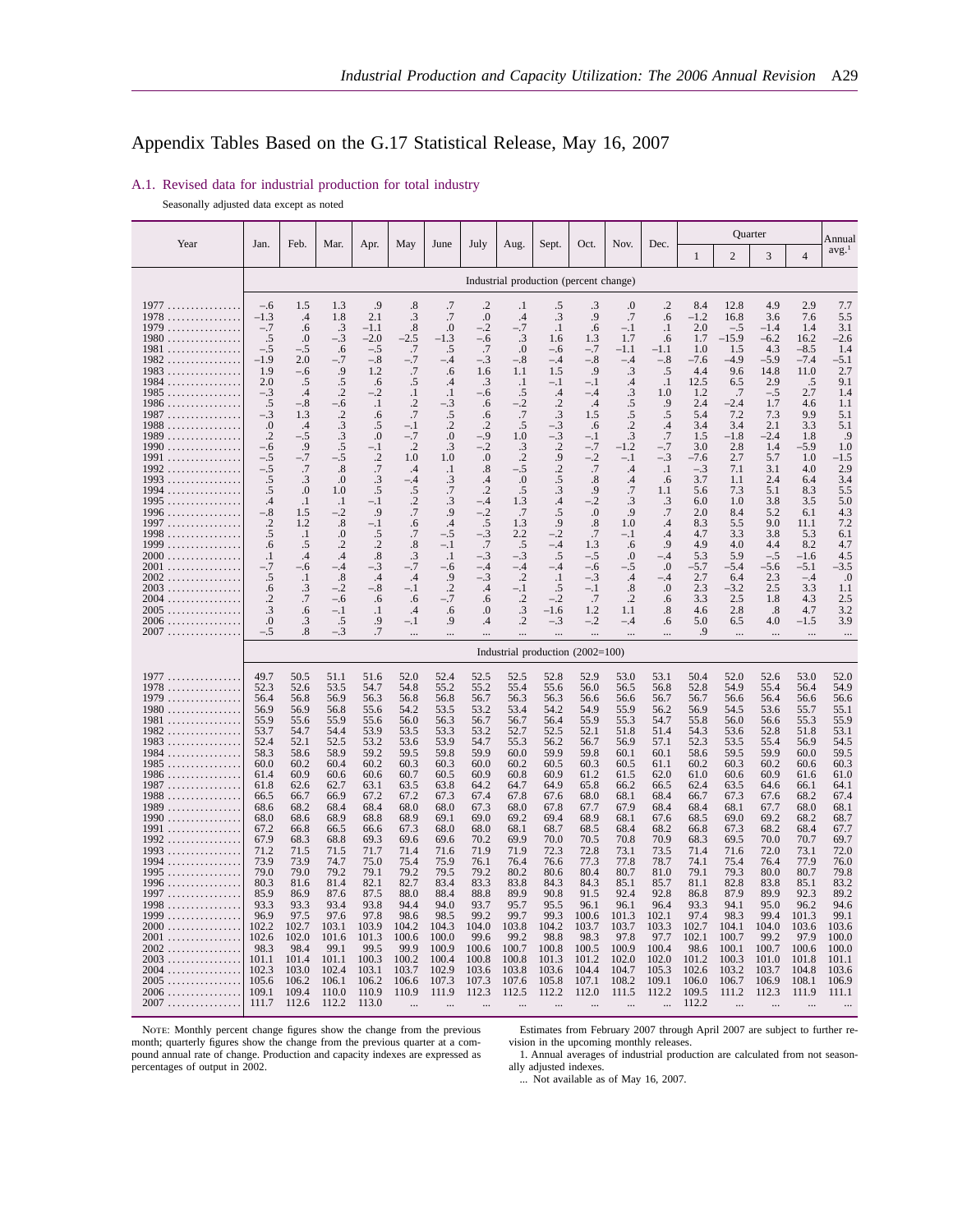#### A.2. Revised data for capacity and capacity utilization for total industry

Seasonally adjusted data except as noted

|                                              |                |                |                |                |                |                |                |                |                |                                   |                |                |                |                | Quarter        |                | Annual            |
|----------------------------------------------|----------------|----------------|----------------|----------------|----------------|----------------|----------------|----------------|----------------|-----------------------------------|----------------|----------------|----------------|----------------|----------------|----------------|-------------------|
| Year                                         | Jan.           | Feb.           | Mar.           | Apr.           | May            | June           | July           | Aug.           | Sept.          | Oct.                              | Nov.           | Dec.           | 1              | $\overline{c}$ | 3              | $\overline{4}$ | avg. <sup>1</sup> |
|                                              |                |                |                |                |                |                |                |                |                | Capacity (percent of 2002 output) |                |                |                |                |                |                |                   |
| 1977                                         | 61.5           | 61.7           | 61.8           | 62.0           | 62.2           | 62.4           | 62.5           | 62.7           | 62.9           | 63.1                              | 63.3           | 63.5           | 61.7           | 62.2           | 62.7           | 63.3           | 62.5              |
| $1978$                                       | 63.7<br>65.8   | 63.9<br>65.9   | 64.1<br>66.1   | 64.2<br>66.2   | 64.4<br>66.4   | 64.6<br>66.5   | 64.8<br>66.7   | 65.0<br>66.8   | 65.1<br>66.9   | 65.3<br>67.1                      | 65.5<br>67.2   | 65.6<br>67.4   | 63.9<br>65.9   | 64.4<br>66.4   | 65.0<br>66.8   | 65.5<br>67.2   | 64.7<br>66.6      |
| 1979<br>$1980 \ldots \ldots \ldots \ldots$   | 67.5           | 67.6           | 67.8           | 67.9           | 68.0           | 68.2           | 68.3           | 68.5           | 68.6           | 68.8                              | 68.9           | 69.1           | 67.6           | 68.0           | 68.5           | 68.9           | 68.3              |
| 1981                                         | 69.2           | 69.4           | 69.6           | 69.7           | 69.9           | 70.1           | 70.2           | 70.4           | 70.6           | 70.8                              | 70.9           | 71.1           | 69.4           | 69.9           | 70.4           | 70.9           | 70.2              |
| $1982 \ldots \ldots \ldots \ldots$<br>$1983$ | 71.3<br>72.7   | 71.4<br>72.8   | 71.6<br>72.8   | 71.8<br>72.9   | 71.9<br>72.9   | 72.1<br>72.9   | 72.2<br>73.0   | 72.3<br>73.0   | 72.4<br>73.0   | 72.5<br>73.1                      | 72.6<br>73.2   | 72.7<br>73.2   | 71.4<br>72.8   | 71.9<br>72.9   | 72.3<br>73.0   | 72.6<br>73.2   | 72.1<br>73.0      |
| $1984$                                       | 73.3           | 73.4           | 73.5           | 73.6           | 73.7           | 73.8           | 74.0           | 74.1           | 74.3           | 74.5                              | 74.7           | 74.8           | 73.4           | 73.7           | 74.1           | 74.7           | 74.0              |
| $1985$                                       | 75.0           | 75.2           | 75.4           | 75.6           | 75.8           | 76.0           | 76.2           | 76.3           | 76.5           | 76.6                              | 76.8           | 76.9           | 75.2           | 75.8           | 76.3           | 76.8           | 76.0              |
| $1986 \ldots \ldots \ldots \ldots$<br>1987   | 77.0<br>78.2   | 77.1<br>78.4   | 77.2<br>78.5   | 77.3<br>78.7   | 77.4<br>78.9   | 77.5<br>79.0   | 77.6<br>79.2   | 77.7<br>79.3   | 77.8<br>79.5   | 77.9<br>79.6                      | 78.0<br>79.7   | 78.1<br>79.8   | 77.1<br>78.4   | 77.4<br>78.9   | 77.7<br>79.3   | 78.0<br>79.7   | 77.5<br>79.1      |
| $1988$                                       | 79.9           | 79.9           | 80.0           | 80.1           | 80.1           | 80.1           | 80.2           | 80.2           | 80.3           | 80.4                              | 80.5           | 80.5           | 79.9           | 80.1           | 80.2           | 80.5           | 80.2              |
| $1989$                                       | 80.6           | 80.8           | 80.9           | 81.0           | 81.2           | 81.3           | 81.5           | 81.6           | 81.8           | 82.0                              | 82.2           | 82.3           | 80.8           | 81.2           | 81.6           | 82.2           | 81.4              |
| 1990<br>1991                                 | 82.5<br>84.4   | 82.7<br>84.5   | 82.8<br>84.6   | 83.0<br>84.8   | 83.2<br>84.9   | 83.3<br>85.0   | 83.5<br>85.1   | 83.6<br>85.3   | 83.8<br>85.4   | 83.9<br>85.5                      | 84.1<br>85.6   | 84.2<br>85.8   | 82.7<br>84.5   | 83.2<br>84.9   | 83.6<br>85.3   | 84.1<br>85.6   | 83.4<br>85.1      |
| 1992<br>.                                    | 85.9           | 86.1           | 86.2           | 86.4           | 86.5           | 86.7           | 86.9           | 87.0           | 87.2           | 87.4                              | 87.5           | 87.7           | 86.1           | 86.5           | 87.0           | 87.5           | 86.8              |
| 1993                                         | 87.8           | 87.9           | 88.1           | 88.2           | 88.3           | 88.4           | 88.6           | 88.7           | 88.8           | 89.0                              | 89.1           | 89.3           | 87.9           | 88.3           | 88.7           | 89.1           | 88.5              |
| 1994<br>$1995$                               | 89.5<br>92.9   | 89.7<br>93.2   | 89.9<br>93.6   | 90.1<br>94.0   | 90.4<br>94.4   | 90.6<br>94.8   | 90.9<br>95.1   | 91.2<br>95.5   | 91.5<br>95.9   | 91.8<br>96.4                      | 92.2<br>96.8   | 92.5<br>97.2   | 89.7<br>93.2   | 90.4<br>94.4   | 91.2<br>95.5   | 92.2<br>96.8   | 90.9<br>95.0      |
| $1996 \ldots \ldots \ldots \ldots$           | 97.6           | 98.1           | 98.5           | 98.9           | 99.4           | 99.8           | 100.3          | 100.7          | 101.2          | 101.7                             | 102.1          | 102.6          | 98.1           | 99.4           | 100.7          | 102.1          | 100.1             |
| 1997                                         | 103.1          | 103.6          | 104.1          | 104.7          | 105.2          | 105.8          | 106.4          | 107.1          | 107.7          | 108.4                             | 109.1          | 109.8          | 103.6          | 105.3          | 107.1          | 109.1          | 106.3             |
| 1998<br>1999<br>.                            | 110.6<br>118.2 | 111.3<br>118.7 | 112.0<br>119.2 | 112.7<br>119.7 | 113.5<br>120.2 | 114.1<br>120.7 | 114.8<br>121.2 | 115.4<br>121.7 | 116.0<br>122.2 | 116.5<br>122.7                    | 117.1<br>123.2 | 117.6<br>123.7 | 111.3<br>118.7 | 113.4<br>120.2 | 115.4<br>121.7 | 117.1<br>123.2 | 114.3<br>120.9    |
| $2000$                                       | 124.3          | 124.8          | 125.3          | 125.8          | 126.3          | 126.8          | 127.2          | 127.6          | 128.1          | 128.5                             | 128.9          | 129.3          | 124.8          | 126.3          | 127.6          | 128.9          | 126.9             |
| 2001                                         | 129.6          | 130.0          | 130.3          | 130.6          | 131.0          | 131.3          | 131.6          | 131.9          | 132.1          | 132.4                             | 132.7          | 132.9          | 130.0          | 131.0          | 131.8          | 132.7          | 131.4             |
| $2002$                                       | 133.1<br>133.5 | 133.3<br>133.3 | 133.5<br>133.2 | 133.6<br>133.0 | 133.7<br>132.9 | 133.8<br>132.8 | 133.9<br>132.7 | 133.9<br>132.6 | 133.8<br>132.5 | 133.8<br>132.5                    | 133.7<br>132.4 | 133.6<br>132.4 | 133.3<br>133.3 | 133.7<br>132.9 | 133.9<br>132.6 | 133.7<br>132.4 | 133.6<br>132.8    |
| $2003$<br>2004                               | 132.4          | 132.4          | 132.5          | 132.5          | 132.5          | 132.5          | 132.6          | 132.6          | 132.6          | 132.6                             | 132.6          | 132.7          | 132.4          | 132.5          | 132.6          | 132.6          | 132.5             |
| 2005                                         | 132.7          | 132.7          | 132.8          | 132.9          | 133.0          | 133.1          | 133.2          | 133.4          | 133.6          | 133.8                             | 134.1          | 134.3          | 132.7          | 133.0          | 133.4          | 134.1          | 133.3             |
| 2006                                         | 134.6<br>137.8 | 134.8<br>138.0 | 135.1<br>138.2 | 135.4<br>138.5 | 135.7          | 136.0          | 136.2          | 136.5          | 136.8          | 137.0                             | 137.3          | 137.5          | 134.9<br>138.0 | 135.7          | 136.5          | 137.3          | 136.1             |
| 2007                                         |                |                |                |                | $\ddotsc$      |                |                |                |                |                                   | $\ddotsc$      | $\ddotsc$      |                | $\ddotsc$      | $\ddotsc$      | $\ddotsc$      |                   |
|                                              |                |                |                |                |                |                |                |                |                | Capacity utilization (percent)    |                |                |                |                |                |                |                   |
| 1977                                         | 80.8           | 81.8           | 82.7           | 83.2           | 83.6           | 84.0           | 83.9           | 83.8           | 83.9           | 83.9                              | 83.7           | 83.6           | 81.8           | 83.6           | 83.9           | 83.7           | 83.2              |
| 1978                                         | 82.2<br>85.8   | 82.3<br>86.1   | 83.6<br>86.2   | 85.1<br>85.1   | 85.1<br>85.5   | 85.5<br>85.4   | 85.2<br>85.0   | 85.3<br>84.2   | 85.3<br>84.1   | 85.8<br>84.4                      | 86.2<br>84.2   | 86.5<br>84.1   | 82.7<br>86.0   | 85.2<br>85.3   | 85.3<br>84.5   | 86.2<br>84.3   | 84.9<br>85.0      |
| 1979<br>$1980 \ldots \ldots \ldots \ldots$   | 84.3           | 84.2           | 83.8           | 81.9           | 79.7           | 78.5           | 77.9           | 77.9           | 79.0           | 79.8                              | 81.0           | 81.3           | 84.1           | 80.1           | 78.3           | 80.7           | 80.8              |
| 1981                                         | 80.7           | 80.1           | 80.3           | 79.8           | 80.2           | 80.4           | 80.7           | 80.5           | 79.8           | 79.1                              | 78.0           | 77.0           | 80.4           | 80.1           | 80.4           | 78.0           | 79.7              |
| $1982$                                       | 75.3<br>72.0   | 76.6<br>71.5   | 75.9<br>72.1   | 75.1<br>73.0   | 74.4<br>73.5   | 74.0<br>73.9   | 73.6<br>75.0   | 72.9<br>75.8   | 72.5<br>76.9   | 71.8<br>77.5                      | 71.4<br>77.7   | 70.8<br>78.0   | 75.9<br>71.9   | 74.5<br>73.4   | 73.0<br>75.9   | 71.3<br>77.8   | 73.7<br>74.8      |
| $1983$<br>1984                               | 79.5           | 79.8           | 80.1           | 80.5           | 80.8           | 80.9           | 81.0           | 80.9           | 80.6           | 80.3                              | 80.5           | 80.4           | 79.8           | 80.7           | 80.8           | 80.4           | 80.4              |
| 1985                                         | 80.0           | 80.1           | 80.0           | 79.7           | 79.6           | 79.4           | 78.7           | 78.9           | 79.1           | 78.6                              | 78.8           | 79.5           | 80.0           | 79.6           | 78.9           | 79.0           | 79.4              |
| 1986<br>1987                                 | 79.8<br>79.0   | 79.0<br>79.9   | 78.4<br>79.9   | 78.4<br>80.2   | 78.4<br>80.5   | 78.1<br>80.8   | 78.5<br>81.1   | 78.3<br>81.6   | 78.3<br>81.6   | 78.6<br>82.7                      | 78.8<br>83.0   | 79.4<br>83.3   | 79.1<br>79.6   | 78.3<br>80.5   | 78.4<br>81.4   | 78.9<br>83.0   | 78.7<br>81.1      |
| $1988$                                       | 83.2           | 83.5           | 83.6           | 84.0           | 83.9           | 84.0           | 84.1           | 84.5           | 84.2           | 84.6                              | 84.7           | 84.9           | 83.4           | 84.0           | 84.2           | 84.7           | 84.1              |
| 1989                                         | 85.0           | 84.5           | 84.6           | 84.4           | 83.7           | 83.6           | 82.6           | 83.3           | 82.8           | 82.6                              | 82.7           | 83.1           | 84.7           | 83.9           | 82.9           | 82.8           | 83.6              |
| 1990                                         | 82.4<br>79.7   | 83.0<br>79.0   | 83.2<br>78.5   | 82.9<br>78.6   | 82.9<br>79.3   | 83.0<br>79.9   | 82.7<br>79.8   | 82.8<br>79.8   | 82.8<br>80.4   | 82.1<br>80.1                      | 80.9<br>79.9   | 80.2<br>79.5   | 82.9<br>79.1   | 82.9<br>79.3   | 82.7<br>80.0   | 81.1<br>79.9   | 82.4<br>79.6      |
| 1991<br>1992                                 | 79.0           | 79.4           | 79.9           | 80.3           | 80.4           | 80.3           | 80.8           | 80.3           | 80.3           | 80.8                              | 80.9           | 80.8           | 79.4           | 80.3           | 80.5           | 80.8           | 80.3              |
| $1993$                                       | 81.1           | 81.3           | 81.1           | 81.3           | 80.9           | 81.0           | 81.2           | 81.1           | 81.4           | 81.8                              | 82.0           | 82.3           | 81.2           | 81.1           | 81.2           | 82.1           | 81.4              |
| 1994                                         | 82.6<br>85.1   | 82.4<br>84.8   | 83.1<br>84.6   | 83.3<br>84.1   | 83.5<br>84.0   | 83.8<br>83.9   | 83.7<br>83.2   | 83.8<br>84.0   | 83.8<br>84.0   | 84.2<br>83.5                      | 84.4<br>83.4   | 85.1<br>83.3   | 82.7<br>84.8   | 83.5<br>84.0   | 83.8<br>83.7   | 84.6<br>83.4   | 83.6<br>84.0      |
| 1995<br>1996                                 | 82.3           | 83.2           | 82.6           | 83.0           | 83.2           | 83.6           | 83.0           | 83.2           | 83.3           | 83.0                              | 83.3           | 83.5           | 82.7           | 83.3           | 83.2           | 83.3           | 83.1              |
| 1997                                         | 83.3           | 83.8           | 84.1           | 83.6           | 83.6           | 83.5           | 83.5           | 84.0           | 84.3           | 84.4                              | 84.7           | 84.5           | 83.7           | 83.6           | 83.9           | 84.5           | 83.9              |
| 1998                                         | 84.3<br>82.1   | 83.9           | 83.3           | 83.2           | 83.2           | 82.3           | 81.6<br>81.8   | 82.9<br>81.9   | 82.3           | 82.5                              | 82.0           | 81.9           | 83.8           | 82.9           | 82.3<br>81.7   | 82.2           | 82.8              |
| 1999<br>$2000$                               | 82.3           | 82.1<br>82.3   | 81.9<br>82.3   | 81.8<br>82.6   | 82.1<br>82.5   | 81.6<br>82.3   | 81.8           | 81.3           | 81.3<br>81.4   | 82.0<br>80.8                      | 82.2<br>80.5   | 82.6<br>79.9   | 82.0<br>82.3   | 81.8<br>82.5   | 81.5           | 82.3<br>80.4   | 81.9<br>81.7      |
| 2001                                         | 79.2           | 78.5           | 78.0           | 77.5           | 76.8           | 76.2           | 75.7           | 75.3           | 74.8           | 74.2                              | 73.7           | 73.6           | 78.5           | 76.9           | 75.3           | 73.8           | 76.1              |
| $2002$                                       | 73.8           | 73.8           | 74.3           | 74.5           | 74.7           | 75.4           | 75.1           | 75.2           | 75.3           | 75.1                              | 75.5           | 75.2           | 74.0           | 74.9           | 75.2           | 75.3           | 74.8              |
| 2003<br>$2004$                               | 75.7<br>77.2   | 76.0<br>77.8   | 75.9<br>77.3   | 75.4<br>77.8   | 75.4<br>78.2   | 75.7<br>77.7   | 76.0<br>78.1   | 76.0<br>78.3   | 76.4<br>78.2   | 76.4<br>78.7                      | 77.1<br>78.9   | 77.1<br>79.4   | 75.9<br>77.5   | 75.5<br>77.9   | 76.1<br>78.2   | 76.8<br>79.0   | 76.1<br>78.1      |
| $2005\ldots\ldots\ldots\ldots\ldots$         | 79.6           | 80.0           | 79.9           | 79.9           | 80.2           | 80.6           | 80.5           | 80.7           | 79.2           | 80.0                              | 80.7           | 81.3           | 79.8           | 80.2           | 80.1           | 80.7           | 80.2              |
| $2006$                                       | 81.1           | 81.1           | 81.4           | 81.9           | 81.7           | 82.3           | 82.4           | 82.4           | 82.0           | 81.7                              | 81.3           | 81.6           | 81.2           | 82.0           | 82.3           | 81.5           | 81.7              |
| 2007                                         | 81.1           | 81.6           | 81.2           | 81.6           |                |                |                |                |                |                                   |                |                | 81.3           |                |                |                |                   |

Note: Estimates from February 2007 through April 2007 are subject to fur-<br>ther revision in the upcoming monthly releases.

Refer also to the general note in table A.1. ... Not available as of May 16, 2007.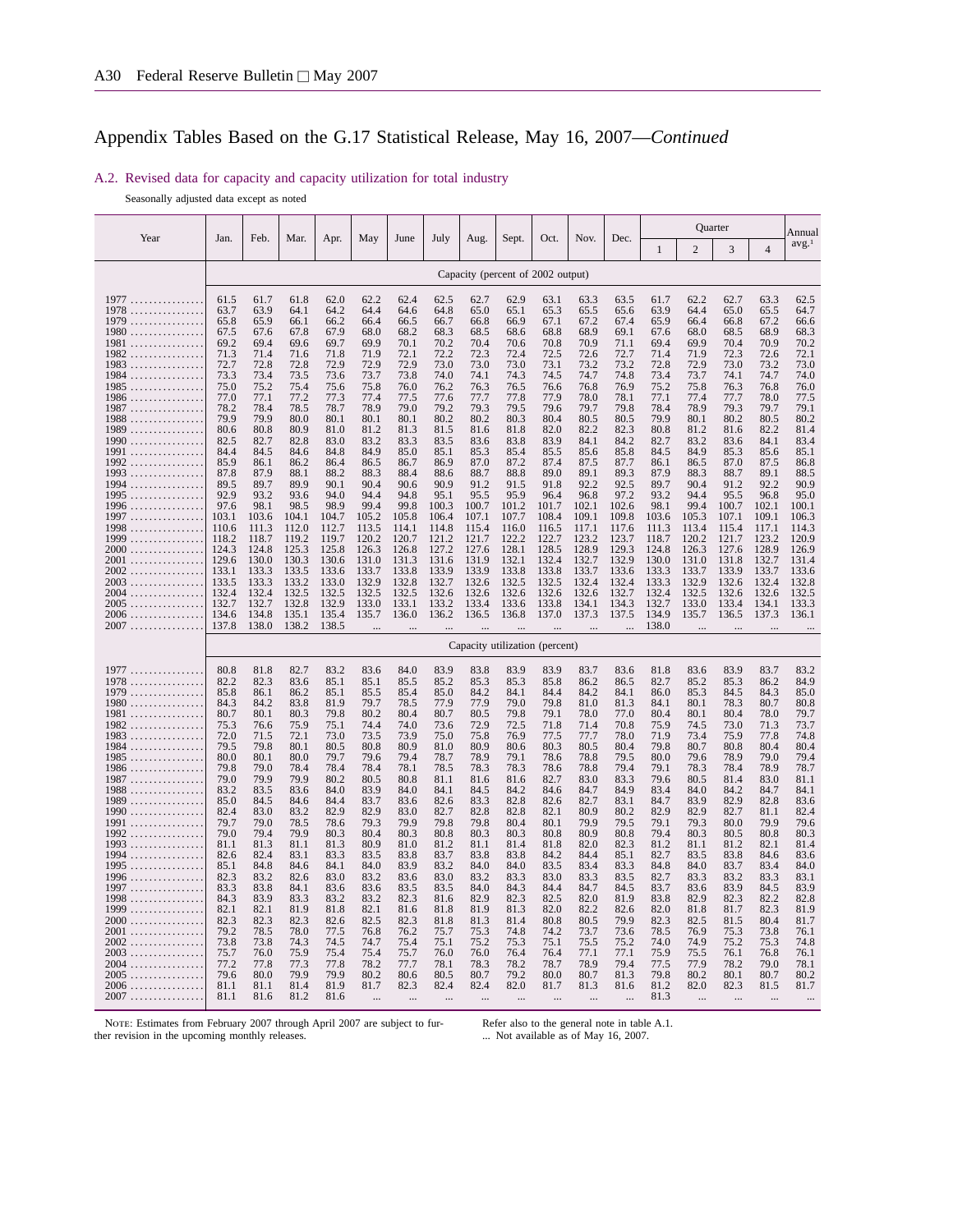| A.3. Rates of change in industrial production, by market and industry groups, 2002–06 <sup>1</sup> |  |  |
|----------------------------------------------------------------------------------------------------|--|--|
|----------------------------------------------------------------------------------------------------|--|--|

| Item                                                                                 | <b>NAICS</b>         |                |                    | Revised rate of change (percent) |                   |                 |                    |                 |                         | Difference between rates of change:<br>revised minus previous (percentage points) |                      |
|--------------------------------------------------------------------------------------|----------------------|----------------|--------------------|----------------------------------|-------------------|-----------------|--------------------|-----------------|-------------------------|-----------------------------------------------------------------------------------|----------------------|
|                                                                                      | code <sup>2</sup>    | 2002           | 2003               | 2004                             | 2005              | 2006            | 2002               | 2003            | 2004                    | 2005                                                                              | 2006                 |
| Total industry                                                                       | $\cdots$             | 2.7            | 1,2                | 3.0                              | 3.2               | 3.5             | .5                 | $-.4$           | $-1.4$                  | $\cdot$ <sup>2</sup>                                                              | $-.1$                |
| <b>MARKET GROUPS</b>                                                                 |                      | 1.8            | 1.3                | 2.6                              | 4.8               | 2.6             | $\cdot$ 4          | $-.5$           | $-1.7$                  | $_{0}$                                                                            | $-.2$                |
| Final products and nonindustrial supplies<br>Consumer goods                          | $\cdots$             | 2.7            | 1.4                | 1.8                              | 2.7               | 1.1             | .0                 | $\cdot$         | $-.2$                   | .4                                                                                | $\cdot$              |
| Durable                                                                              | $\cdots$<br>$\cdots$ | 7.1            | 3.4                | $-.2$                            | 2.3               | $-2.5$          | $-.8$              | $-.9$           | $-1.5$                  | $-.8$                                                                             | $\cdot$              |
| Automotive products                                                                  | $\ldots$             | 11.7           | 4.8                | $-3.2$                           | $-1.8$            | $-4.6$          | $-.7$              | $-1.7$          | $-3.6$                  | $-4.3$                                                                            | -1.3                 |
| Home electronics<br>Appliances, furniture, carpeting                                 | $\cdots$<br>$\ldots$ | $-10.1$<br>1.9 | 20.4<br>2.3        | 14.2<br>2.2                      | 16.8<br>3.1       | 13.1<br>$-4.7$  | $-2.4$<br>$-2.1$   | 2.0<br>$\cdot$  | 17.9<br>$-.2$           | $-.4$<br>.9                                                                       | 11.2<br>$-.7$        |
| Miscellaneous goods                                                                  | $\ldots$             | 5.1            | $-1.3$             | 2.1                              | 6.4               | $-.6$           | $\cdot$ .2         | $-.5$           | $-.9$                   | 3.2                                                                               | $-.2$                |
| Nondurable $\ldots \ldots \ldots \ldots \ldots \ldots \ldots \ldots$                 | $\cdots$             | 1.0<br>$-.6$   | .6<br>1.1          | 2.6<br>2.2                       | 2.9<br>3.4        | 2.2<br>2.7      | .3                 | $.4\,$          | $\cdot$<br>$-.2$        | .8<br>1.2                                                                         | $-.3$<br>$-.6$       |
| Non-energy $\dots\dots\dots\dots\dots\dots\dots\dots\dots\dots$<br>Foods and tobacco | $\cdots$<br>$\ldots$ | $-2.9$         | 2.7                | 2.3                              | 4.8               | 2.2             | .4<br>$\cdot$ .2   | .5<br>.5        | .4                      | 1.9                                                                               | $-1.0$               |
| Clothing                                                                             | $\cdots$             | $-10.6$        | $-10.9$            | $-10.5$                          | $-.3$             | .7              | $-3.5$             | $-1.6$          | $-7.7$                  | 1.0                                                                               | $-3.5$               |
| Chemical products<br>Paper products                                                  | $\cdots$<br>$\cdots$ | 5.6<br>$-.2$   | 2.3<br>$-4.3$      | 3.8<br>3.2                       | .9<br>2.2         | 3.8<br>3.3      | 1.6<br>.3          | 1.3<br>$-.8$    | $.8\,$<br>$-2.7$        | .6<br>$-1.5$                                                                      | .7<br>$-.6$          |
| Energy                                                                               | $\cdots$             | 9.2            | $-1.7$             | 3.7                              | 1.7               | .7              | $-.3$              | $\cdot$ .2      | 2.0                     | .0                                                                                | .7                   |
| Business equipment                                                                   | $\cdots$             | $-1.0$         | 1.1                | 5.3                              | 11.2              | 9.7             | 1.3                | $-1.7$          | $-5.5$                  | .7                                                                                | $-1.1$               |
|                                                                                      | $\ldots$             | $-10.8$        | $\cdot$ .4         | 6.0                              | 20.5              | 16.9            | .0                 | $-3.2$          | $-3.7$                  | 5.5                                                                               | 4.0                  |
| Information processing<br>Industrial and other                                       | $\cdots$<br>$\cdots$ | $-6.7$<br>6.6  | 7.0<br>$-2.0$      | 7.2<br>3.9                       | 13.7<br>6.7       | 10.1<br>6.9     | 2.2<br>1.2         | .5<br>$-2.4$    | $-7.4$<br>$-5.2$        | $-5.7$<br>2.4                                                                     | $-5.1$<br>$-.7$      |
| Defense and space equipment                                                          | $\ldots$             | .6             | 1.5                | 2.5                              | 3.8               | 2.3             | $-.2$              | $-3.9$          | $-7.2$                  | $-5.5$                                                                            | $-1.3$               |
|                                                                                      | <br>$\ldots$         | 1.7<br>3.1     | 1.0<br>.9          | 1.6<br>2.9                       | 8.0<br>3.4        | $-2.1$<br>2.4   | $\cdot$ 4<br>.6    | $-.7$<br>.0     | $-3.1$<br>$-.9$         | 1.4<br>$-.4$                                                                      | $\cdot$<br>.4        |
|                                                                                      | $\ldots$             | 4.0            | 1.0                | 3.4                              | 1.1               | 4.7             | .6                 | $-.2$           | $-.8$                   | .5                                                                                | 0.                   |
|                                                                                      | $\ldots$             | 5.2<br>6.0     | 1.4<br>2.9         | 4.8                              | 3.5               | 4.5             | $.8\,$             | $-.3$           | $-1.2$<br>$-2.2$        | $\cdot$ .2<br>$\cdot$                                                             | $.8\,$               |
| Durable<br>Consumer parts                                                            | <br>$\cdots$         | 7.5            | $-1.5$             | 5.4<br>$\cdot$ .2                | 7.0<br>1.7        | 5.6<br>$-3.2$   | .6<br>1.5          | $-.9$<br>$-.3$  | $-1.8$                  | $-.5$                                                                             | 1.3<br>$-.7$         |
| Equipment parts                                                                      |                      | 8.3            | 8.8                | 9.4                              | 16.0              | 19.4            | .9                 | $-3.0$          | $-4.7$                  | $-.2$                                                                             | 4.7                  |
| Other<br>Nondurable $\ldots \ldots \ldots \ldots \ldots \ldots \ldots \ldots \ldots$ | <br>$\cdots$         | 3.2<br>3.7     | .5<br>$-1.1$       | 4.5<br>3.8                       | 2.7<br>$-2.1$     | $-.7$<br>2.6    | $-.1$<br>1.0       | .5<br>.6        | $-.5$<br>.6             | .6<br>1.0                                                                         | $\cdot$<br>$\cdot$   |
| Textile                                                                              |                      | 5.7            | $-7.6$             | $-3.4$                           | $\cdot$           | $-7.3$          | .7                 | $-1.1$          | 3.0                     | 4.6                                                                               | $-1.6$               |
| Paper                                                                                | $\ldots$             | 1.4            | $-5.2$             | 3.9                              | $-.2$             | 2.5             | .5                 | 1.3             | $-.7$                   | .7                                                                                | $\cdot$<br>.0        |
| Chemical                                                                             | $\cdots$<br>$\ldots$ | 6.0<br>.5      | 2.4<br>$\cdot$     | 7.7<br>$-.2$                     | $-6.5$<br>$-4.2$  | 4.7<br>5.4      | 2.1<br>$\cdot$     | .9<br>$\cdot$   | 2.4<br>.0               | 2.1<br>1.2                                                                        | $-1.9$               |
| <b>INDUSTRY GROUPS</b>                                                               |                      |                |                    |                                  |                   |                 |                    |                 |                         |                                                                                   |                      |
|                                                                                      |                      | 2.7            | 1.3                | 3.4                              | 4.4               | 3.4             | .6                 | $-.4$           | $-1.7$                  | $\cdot$                                                                           | $\cdot$              |
| Manufacturing (NAICS)                                                                | $31 - 33$            | 3.1            | 1.6                | 3.5                              | 4.6               | 3.6             | .6                 | $-.4$           | $-1.7$                  | .3                                                                                | $\cdot$              |
| Durable manufacturing<br>Wood products                                               | $\cdots$<br>321      | 4.3<br>1.5     | 2.6<br>4.6         | 3.7<br>1.8                       | 7.9<br>10.5       | 4.7<br>$-14.5$  | .5<br>.6           | $-1.4$<br>.6    | $-3.4$<br>$-1.3$        | $\cdot$ .2<br>3.1                                                                 | .6<br>$.8\,$         |
| Nonmetallic mineral products                                                         | 327                  | 1.2            | 1.9                | 3.8                              | 5.8               | $-1.9$          | $\cdot$            | $-.2$           | $-1.2$                  | 2.9                                                                               | 1.1                  |
| Primary metal                                                                        | 331<br>332           | 5.5<br>1.8     | 4.3<br>$-2.2$      | 7.4<br>1.6                       | $-2.3$<br>6.1     | $-3.5$<br>3.8   | -1.1<br>.6         | 3.3<br>$-1.5$   | 3.6<br>$-3.7$           | $-.6$<br>2.1                                                                      | 2.7<br>$-.5$         |
| Fabricated metal products<br>Machinery                                               | 333                  | 6.3            | $-2.0$             | 5.0                              | 8.2               | 5.3             | 2.2                | $-3.0$          | $-6.5$                  | 1.9                                                                               | .4                   |
| Computer and electronic products                                                     | 334                  | 4.3            | 13.6               | 10.2                             | 18.3              | 18.3            | 1.5                | $-2.1$          | $-5.9$                  | -4.7                                                                              | 2.5                  |
| Electrical equipment, appliances,<br>and components                                  | 335                  | $-3.8$         | $-1.0$             | 2.0                              | 3.8               | 2.4             | $-1.7$             | $-.3$           | $-3.1$                  | $-3.2$                                                                            | -5.8                 |
| Motor vehicles and parts<br>Aerospace and miscellaneous                              | $3361 - 3$           | 12.4           | 3.1                | $-1.6$                           | $\cdot$           | $-3.8$          | $\cdot$ .2         | $-1.5$          | $-4.3$                  | $-2.1$                                                                            | $-.1$                |
| transportation equipment                                                             | $3364 - 9$           | $-7.3$         | $-3.7$             | 2.0                              | 15.0              | 14.7            | .0                 | $-3.3$          | $-3.3$                  | 3.1                                                                               | 2.2                  |
| Furniture and related products<br>Miscellaneous                                      | 337<br>339           | 5.8<br>9.1     | $\cdot$<br>$\cdot$ | 3.5<br>2.2                       | 1.7<br>8.7        | $-1.2$<br>4.8   | $^{-1.6}$<br>$-.5$ | $-.1$<br>$-.5$  | 1.3<br>$-1.7$           | 3.7<br>3.9                                                                        | $\cdot$ .2<br>$-1.1$ |
| Nondurable manufacturing                                                             |                      | 1.5            | $.4\phantom{0}$    | 3.2                              | .9                | 2.3             | .7                 | $.8\,$          | $\cdot$ 4               | .9                                                                                | $-.1$                |
| Food, beverage, and tobacco products                                                 | 311,2                | $-1.7$         | 2.6                | 1.2                              | 5.3               | 2.6             | .5                 | .9              | $-.5$                   | 1.9                                                                               | $-1.0$               |
| Textile and product mills<br>Apparel and leather                                     | 313,4<br>315,6       | 2.8<br>$-10.7$ | $-4.7$<br>$-10.5$  | $-.7$<br>-9.6                    | 2.0<br>$\cdot$ .4 | $-7.7$<br>$-.1$ | .6<br>$-3.8$       | $-.5$<br>$-1.1$ | 3.1<br>$-7.5$           | 2.3<br>$\boldsymbol{\mathcal{S}}$                                                 | $-.1$<br>$-3.3$      |
|                                                                                      | 322                  | 4.1            | $-5.4$             | 3.0                              | $-.1$             | $-.1$           | .7                 | .6              | $-1.5$                  | .6                                                                                | .7                   |
| Printing and support<br>Petroleum and coal products                                  | 323<br>324           | $-3.3$<br>2.3  | $-2.4$<br>1.0      | 1.9<br>10.0                      | 1.9<br>$-3.6$     | 5.2<br>2.6      | $-.1$<br>$-.6$     | .7<br>.7        | $\cdot$ 4<br>3.7        | $\cdot$ .2<br>2.4                                                                 | $-1.1$<br>$-.2$      |
|                                                                                      | 325                  | 5.4            | 2.0                | 6.1                              | $-2.5$            | 3.8             | 1.8                | 1.3             | 1.8                     | 1.0                                                                               | .3                   |
| Plastics and rubber products                                                         | 326                  | 5.0            | $-.2$              | .8                               | 3.0               | $\cdot$ .2      | .6                 | $\cdot$         | $-2.4$                  | $-.9$                                                                             | $-.5$                |
| Other manufacturing (non-NAICS)                                                      | 1133, 5111           | $-2.5$         | $-3.4$             | 2.6                              | .6                | $\cdot$ .2      | $\cdot$            | $-.4$           | $-1.2$                  | $-1.2$                                                                            | $-1.1$               |
|                                                                                      | 21                   | $-3.7$         | .6                 | $-.8$                            | $-5.5$            | 8.0             | $\cdot$            | $\cdot$         | $-.3$                   | 1.4                                                                               | $-2.3$               |
|                                                                                      | 2211,2<br>2211       | 7.0<br>5.6     | .6<br>1.8          | 1.6<br>2.2                       | 2.1<br>3.4        | .3<br>.0        | $\cdot$<br>.0      | $-.2$<br>$-.1$  | $\cdot$ 4<br>$\cdot$ .2 | $-.7$<br>$-.4$                                                                    | $\cdot$ 1<br>$-.1$   |
|                                                                                      | 2212                 | 15.7           | $-6.0$             | $-1.4$                           | $-3.4$            | 1.9             | $\cdot$            | $-.4$           | 1.5                     | $-1.8$                                                                            | 1.4                  |

1. Rates of change are calculated as the percent change in the seasonally adjusted index from the fourth quarter of the previous year to the fourth quarter of the year specified in the column heading. For 2006, the differences between the rates of change are calculated from annualized rates of change between the fourth quarter of 2005 and the third quarter of 2006.

3. Manufacturing comprises North American Industry Classification System (NAICS) manufacturing industries (sector 31–33) plus the logging industry<br>and the newspaper, periodical, book, and directory publishing industries. L information respectively), but historically they were considered to be manufacturing industries and were included in the industrial sector under the Standard Industrial Classification (SIC) system. In December 2002, the Federal Reserve reclassified all its industrial output data from the SIC system to NAICS. ... Not applicable.

2. North American Industry Classification System.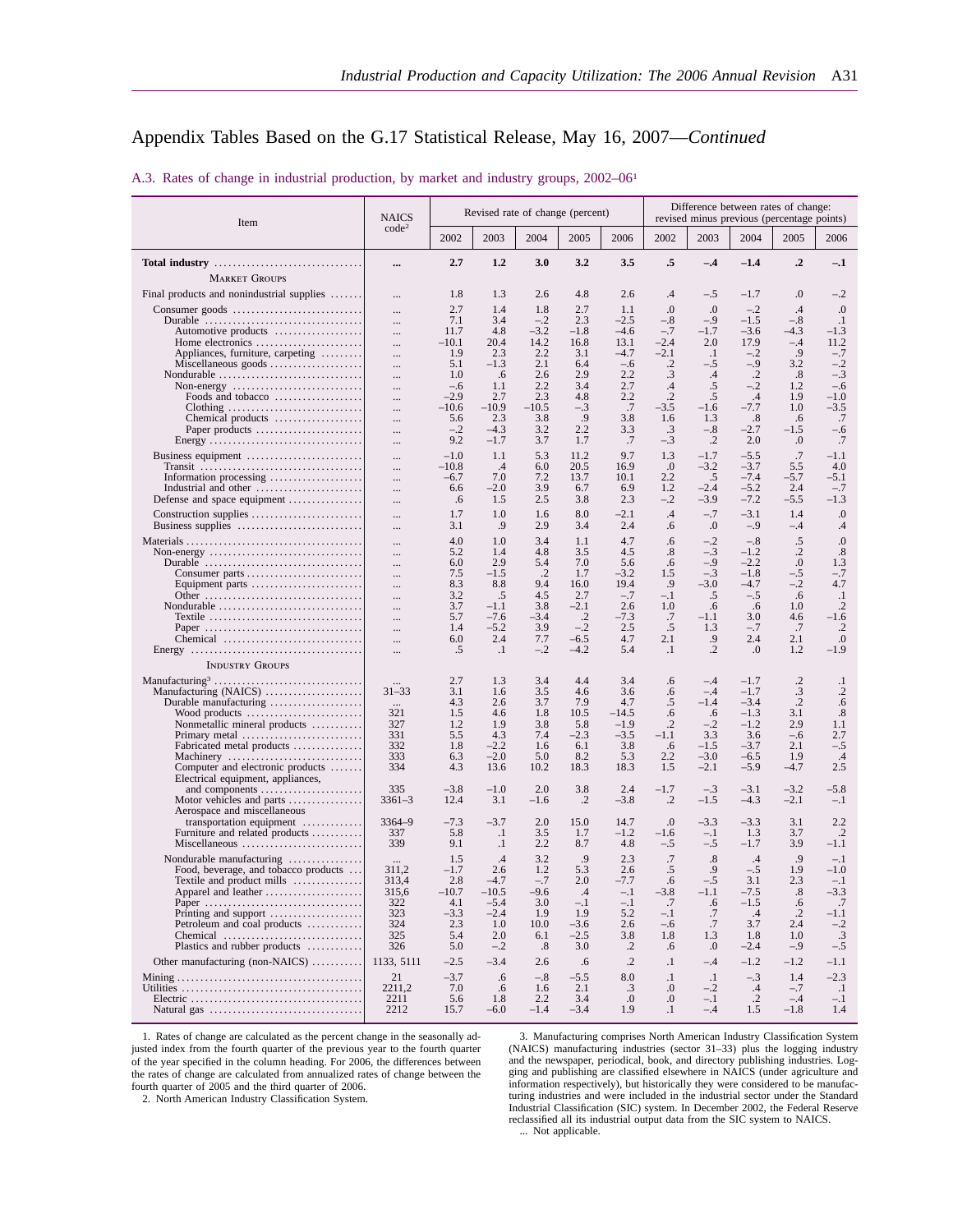| Item                                                                                                                                                                                                                       | <b>NAICS</b>                                                 |                                               |                                              | Revised rate of change (percent)          |                                                 |                                            | Difference between rates of change:<br>revised minus previous (percentage points) |                                                            |                                                            |                                                    |                                                             |  |
|----------------------------------------------------------------------------------------------------------------------------------------------------------------------------------------------------------------------------|--------------------------------------------------------------|-----------------------------------------------|----------------------------------------------|-------------------------------------------|-------------------------------------------------|--------------------------------------------|-----------------------------------------------------------------------------------|------------------------------------------------------------|------------------------------------------------------------|----------------------------------------------------|-------------------------------------------------------------|--|
|                                                                                                                                                                                                                            | code <sup>2</sup>                                            | 2002                                          | 2003                                         | 2004                                      | 2005                                            | 2006                                       | 2002                                                                              | 2003                                                       | 2004                                                       | 2005                                               | 2006                                                        |  |
| Total industry                                                                                                                                                                                                             |                                                              | 2.7                                           | 1.2                                          | 3.0                                       | 3.2                                             | 3.5                                        | .5                                                                                | $-.4$                                                      | $-1.4$                                                     | $\cdot$ <sup>2</sup>                               | $-.1$                                                       |  |
| Consumer products<br>Commercial products<br>Converted fuel<br>Primary materials                                                                                                                                            | <br>$\ddotsc$<br>$\cdots$<br>213111<br>$\ddotsc$<br>$\cdots$ | 2.8<br>9.2<br>4.3<br>$-15.2$<br>4.3<br>$-1.5$ | .6<br>$-1.7$<br>4.8<br>21.2<br>1.0<br>$-.3$  | 1.5<br>3.7<br>4.5<br>8.3<br>2.1<br>$-1.3$ | $-1.8$<br>1.7<br>.5<br>11.8<br>$-2.5$<br>$-4.9$ | 4.0<br>.7<br>2.3<br>14.7<br>2.2<br>6.8     | $\Omega$<br>$-.3$<br>$-.2$<br>0.<br>$\cdot$ .2<br>$\cdot$                         | $\cdot$<br>$\cdot$ .2<br>$-.4$<br>$\cdot$<br>.4<br>$\cdot$ | .8<br>2.0<br>2.0<br>.0<br>.5<br>$-.3$                      | .7<br>.0<br>$-2.3$<br>.0<br>$-.3$<br>1.9           | $-.8$<br>.7<br>2.5<br>.5<br>$-1.9$<br>$-1.9$                |  |
| Non-energy $\dots\dots\dots\dots\dots\dots\dots\dots\dots\dots\dots\dots\dots\dots$<br>Selected high-technology industries<br>Computers and peripheral equipment<br>Communications equipment<br>Semiconductors and related | <br>$\cdots$<br>3341<br>3342                                 | 2.7<br>8.3<br>$-2.9$<br>$-13.6$               | 1.3<br>17.2<br>4.8<br>13.9                   | 3.3<br>10.4<br>6.6<br>6.2                 | 4.6<br>28.1<br>30.4<br>12.9                     | 3.3<br>24.6<br>12.1<br>14.8                | .6<br>3.5<br>$-.3$<br>9.0                                                         | $-.4$<br>$-4.0$<br>$-.9$<br>4.0                            | $-1.8$<br>$-8.0$<br>2.0<br>$-16.1$                         | $\cdot$ .2<br>2.4<br>18.3<br>$-12.5$               | $\cdot$<br>2.0<br>$-4.9$<br>$-8.9$                          |  |
| electronic components<br>Excluding selected high-technology<br>industries<br>Motor vehicles and parts<br>Motor vehicles<br>Motor vehicle parts                                                                             | 334412-9<br>$3361 - 3$<br>3361<br>3363                       | 28.0<br>2.2<br>12.4<br>13.7<br>11.1           | 24.4<br>.3<br>3.1<br>7.8<br>$-2.1$           | 13.7<br>2.8<br>$-1.6$<br>$-3.0$<br>$-1.1$ | 33.8<br>3.1<br>$\cdot$ .2<br>$-2.5$<br>1.3      | 34.8<br>1.9<br>$-3.8$<br>$-6.0$<br>$-.2$   | 2.0<br>.3<br>$\cdot$ .2<br>$-.7$<br>.9                                            | $-9.6$<br>$-.2$<br>$-1.5$<br>$-2.6$<br>$-.6$               | $-7.7$<br>$-1.4$<br>$-4.3$<br>$-4.6$<br>$-3.3$             | 3.9<br>$\cdot$ .1<br>$-2.1$<br>$-2.4$<br>$-2.0$    | 12.1<br>$-.2$<br>$-.1$<br>$-.3$<br>$-.5$                    |  |
| Excluding motor vehicles and parts<br>Business equipment<br>Construction supplies<br>Business supplies<br>Materials                                                                                                        | $\cdots$<br>$\cdots$<br><br>$\cdots$<br>$\cdots$<br>$\cdots$ | 1.3<br>$\cdot$ .2<br>.5<br>1.8<br>2.0<br>2.3  | .0<br>1.0<br>$-1.5$<br>.8<br>$-1.0$<br>$-.4$ | 3.2<br>2.4<br>4.4<br>1.5<br>2.1<br>4.4    | 3.4<br>3.6<br>8.9<br>8.0<br>3.1<br>.7           | 2.4<br>1.8<br>10.2<br>$-2.2$<br>1.0<br>2.3 | .3<br>$\cdot$ .2<br>$\cdot$ .2<br>.4<br>.6<br>.5                                  | $-.1$<br>.4<br>$-2.0$<br>$-.8$<br>.5<br>.4                 | $-1.2$<br>$\cdot$ 1<br>$-4.6$<br>$-3.1$<br>$-1.3$<br>$-.3$ | $\cdot$ .2<br>1.3<br>$-.7$<br>1.5<br>.4<br>$\cdot$ | $-.3$<br>$-.5$<br>$\cdot$ 3<br>$-.1$<br>$-.6$<br>$\Omega$ . |  |
| Measures excluding selected high-technology<br>industries<br>Manufacturing <sup>3</sup><br>Durable $\dots\dots\dots\dots\dots\dots\dots\dots\dots\dots\dots\dots\dots$                                                     | $\cdots$<br>$\cdots$<br>                                     | 2.3<br>2.3<br>3.5                             | $\cdot$ 3<br>.3<br>.7                        | 2.5<br>3.0<br>2.8                         | 1.9<br>2.9<br>5.2                               | 2.4<br>2.0<br>2.0                          | $\cdot$ 3<br>.3<br>$\Omega$ .                                                     | $-.2$<br>$-.2$<br>$-1.0$                                   | $-1.0$<br>$-1.3$<br>$-2.8$                                 | $\cdot$<br>.0<br>$-.3$                             | $-.3$<br>0.<br>$\cdot$                                      |  |
| Measures excluding motor vehicles and parts<br>Manufacturing <sup>3</sup><br>Durable                                                                                                                                       | $\cdots$<br>$\ddotsc$<br>                                    | 2.0<br>1.9<br>2.7                             | 1.0<br>1.1<br>2.5                            | 3.3<br>3.9<br>4.8                         | 3.4<br>4.7<br>9.3                               | 3.9<br>3.9<br>6.0                          | .5<br>.6<br>$.5\,$                                                                | $-.3$<br>$-.3$<br>$-1.3$                                   | $-1.1$<br>$-1.4$<br>$-3.2$                                 | .3<br>.3<br>.4                                     | $-.2$<br>0.<br>.4                                           |  |
| Measures excluding selected high-technology<br>industries and motor vehicles and parts<br>Manufacturing <sup>3</sup>                                                                                                       | $\cdots$                                                     | 1.5<br>1.3                                    | $\cdot$ 1<br>.0                              | 2.9<br>3.4                                | 2.1<br>3.1                                      | 2.8<br>2.5                                 | $\cdot$ 3<br>$\cdot$ 3                                                            | 0.<br>$\Omega$ .                                           | $-.7$<br>$-1.0$                                            | $\cdot$ .2<br>$\cdot$ .2                           | $-.4$<br>$-.1$                                              |  |
| Measures of non-energy materials inputs to<br>Finished processors<br>Primary and semifinished processors                                                                                                                   | <br>                                                         | 6.7<br>3.8                                    | 2.2<br>.7                                    | 5.2<br>4.4                                | 8.3<br>$-.1$                                    | 9.0<br>1.3                                 | 1.0<br>.5                                                                         | $-1.3$<br>.5                                               | $-2.8$<br>$\cdot$                                          | $\boldsymbol{0}$<br>.7                             | 1.9<br>$\cdot$                                              |  |
| Stage-of-process groups<br>Primary and semifinished                                                                                                                                                                        | $\cdots$<br><br>$\ddotsc$                                    | $-.2$<br>4.5<br>1.2                           | $-.4$<br>.6<br>2.4                           | 3.1<br>3.2<br>2.6                         | $-7.2$<br>4.3<br>5.6                            | 6.9<br>2.3<br>4.1                          | .9<br>$\cdot$ 3<br>6.6                                                            | 1.3<br>$-.6$<br>$-.5$                                      | 1.1<br>$-1.3$<br>$-2.2$                                    | 1.5<br>$\cdot$<br>$\cdot$ .2                       | $-1.4$<br>.6<br>$-.8$                                       |  |

#### A.4. Rates of change in industrial production, special aggregates and selected detail, 2002–061

1. Rates of change are calculated as the percent change in the seasonally adjusted index from the fourth quarter of the previous year to the fourth quarter of the year specified in the column heading. For 2006, the differences between the rates of change are calculated from annualized rates of change between the fourth quarter of 2005 and the third quarter of 2006.

2. North American Industry Classification System.

3. Refer to footnote 3 in table A.3.

... Not applicable.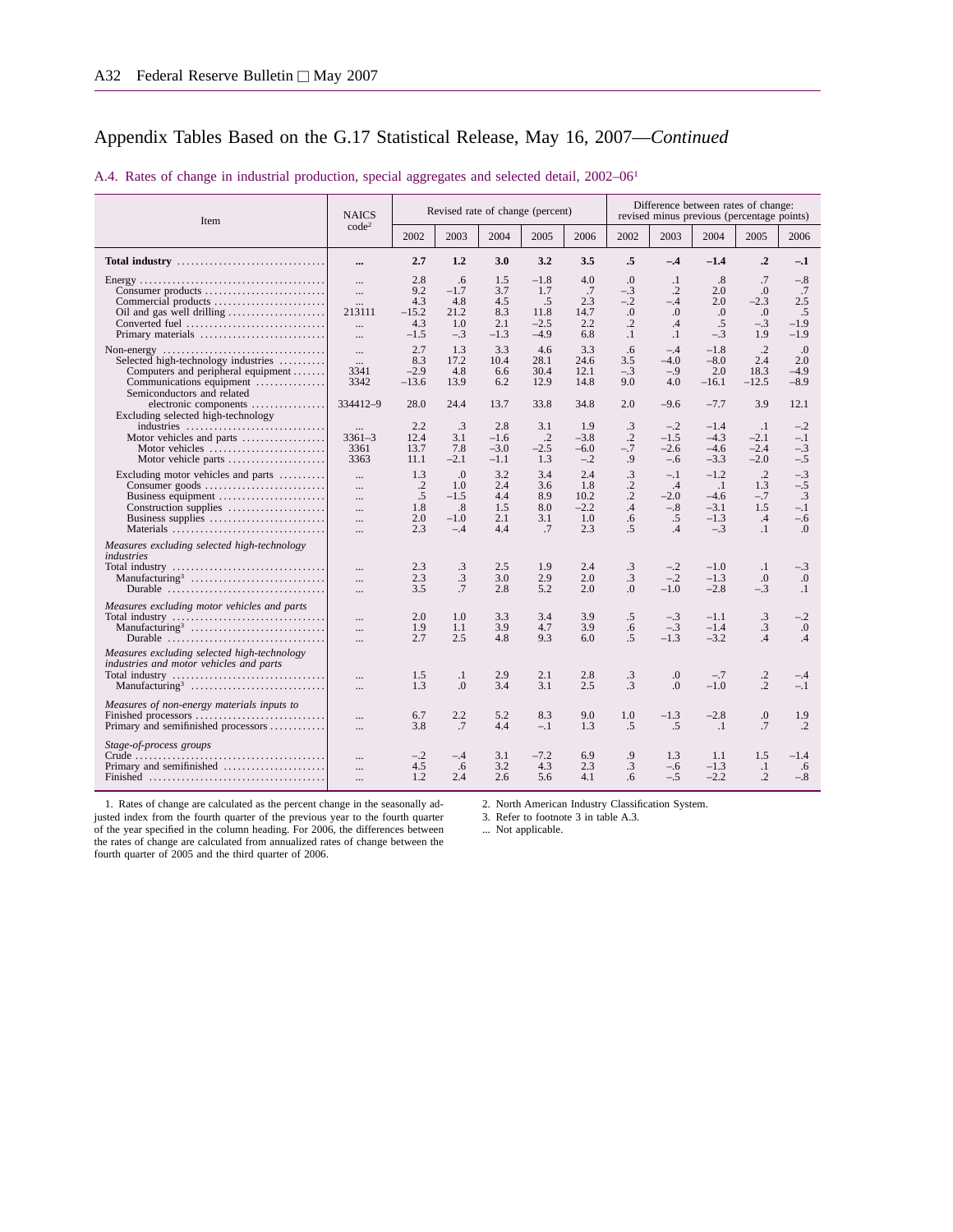#### A.5. Rates of change for annual industrial production indexes, 2002–061

| Item                            |                 | Revised rate of change (percent) |         |        | Difference between rates of change:<br>revised minus previous (percentage points) |            |               |                 |            |            |
|---------------------------------|-----------------|----------------------------------|---------|--------|-----------------------------------------------------------------------------------|------------|---------------|-----------------|------------|------------|
|                                 | 2002            | 2003                             | 2004    | 2005   | 2006                                                                              | 2002       | 2003          | 2004            | 2005       | 2006       |
| Total industry                  | $\Omega$        | 1.1                              | 2.5     | 3.2    | 4.1                                                                               | $-.1$      | $\mathbf{.4}$ | $-1.6$          | $\cdot$    | $-.2$      |
| <b>MARKET GROUPS</b>            |                 |                                  |         |        |                                                                                   |            |               |                 |            |            |
|                                 | 1.9             | 1.3                              | 1.4     | 2.8    | 1.3                                                                               | $-.3$      | .3            | $-.7$           | .7         | $-.2$      |
|                                 | 5.4             | 3.4                              | 1.4     | 1.0    | .0                                                                                | $-.9$      | $-.6$         | $-1.4$          | $-.9$      | $-.5$      |
| Nondurable                      | .6              | .5                               | 1.4     | 3.5    | 1.7                                                                               | $-.1$      | .7            | $-.3$           | 1.3        | $-.1$      |
| Business equipment              | $-7.1$          | $\cdot$                          | 4.3     | 7.9    | 11.7                                                                              | .7         | $\cdot$       | $-5.0$          | $-1.1$     | $-.8$      |
| Defense and space equipment     | $-.6$           | 3.8                              | $\cdot$ | 5.5    | 2.3                                                                               | $-.4$      | $-1.2$        | $-7.6$          | $-5.2$     | $-4.0$     |
|                                 | $-.5$           | $-.2$                            | 2.0     | 4.8    | 3.5                                                                               | $-.3$      | .7            | $-3.5$          | .8         | $-.5$      |
|                                 | .0              | 1.5                              | 2.2     | 3.4    | 3.2                                                                               | $-.2$      | .8            | $-1.0$          | $-.2$      | $-.1$      |
|                                 | .9              | .9                               | 3.1     | 2.2    | 4.7                                                                               | $-.1$      | .5            | $-1.2$          | $\cdot$ .2 | .3         |
|                                 | 1.2             | 1.3                              | 4.3     | 3.6    | 5.9                                                                               | $-.1$      | .6            | $-1.5$          | $\cdot$ 1  | .5         |
|                                 | $\Omega$        | $-.1$                            | $-.2$   | $-1.3$ | 1.8                                                                               | $\Omega$   | 3             | $-.2$           | .5         | $\Omega$ . |
| <b>INDUSTRY GROUPS</b>          |                 |                                  |         |        |                                                                                   |            |               |                 |            |            |
|                                 | .0              | 1.1                              | 2.9     | 3.9    | 4.7                                                                               | $-.1$      | $.5\,$        | $-1.9$          | $\cdot$    | $-.2$      |
| Manufacturing (NAICS)           | $\overline{.2}$ | 1.3                              | 3.0     | 4.0    | 5.0                                                                               | $-.1$      | .6            | $-2.0$          | $\cdot$    | $-.1$      |
| Durable manufacturing           | $-.4$           | 2.3                              | 4.0     | 5.5    | 7.6                                                                               | $-.2$      | .0            | $-3.3$          | $-1.0$     | $\cdot$ 3  |
| Nondurable manufacturing        | 1.0             | $\cdot$                          | 1.9     | 2.4    | 2.1                                                                               | $\Omega$   | 1.3           | $-.3$           | 1.6        | $-.2$      |
| Other manufacturing (non-NAICS) | $-3.1$          | $-3.0$                           | .9      | 1.8    | $-1.3$                                                                            | $-.1$      | $-.1$         | $-.9$           | $-1.3$     | $-.9$      |
|                                 | $-4.3$          | $-.1$                            | $-.6$   | $-1.6$ | 2.7                                                                               | 0.         | $\cdot$       | $-.4$           | .5         | $-.2$      |
|                                 | 3.1             | 1.9                              | 1.4     | 2.0    | .7                                                                                | $\Omega$ . | $-.1$         | $\overline{.2}$ | $-.4$      | $\cdot$    |

1. The rates of change are calculated from annual averages of seasonally ad-justed industrial production indexes rather than between the fourth quarter of one year and the fourth quarter of the next. The differences between revised and earlier changes for 2006 are computed from annualized rates of change be-tween the full year 2005 and the first three quarters of 2006.

2. Refer to footnote 3 in table A.3.

#### A.6. Rates of change in capacity, by industry groups, 2002–061

| Item                                                                                                                                                                               |                                                         | Revised rate of change (percent)                                    |                                                   |                                                       | Difference between rates of change:<br>revised minus previous (percentage points) |                                                       |                                                             |                                                  |                                                          |                                  |
|------------------------------------------------------------------------------------------------------------------------------------------------------------------------------------|---------------------------------------------------------|---------------------------------------------------------------------|---------------------------------------------------|-------------------------------------------------------|-----------------------------------------------------------------------------------|-------------------------------------------------------|-------------------------------------------------------------|--------------------------------------------------|----------------------------------------------------------|----------------------------------|
|                                                                                                                                                                                    | 2002                                                    | 2003                                                                | 2004                                              | 2005                                                  | 2006                                                                              | 2002                                                  | 2003                                                        | 2004                                             | 2005                                                     | 2006                             |
| Total industry                                                                                                                                                                     | $\boldsymbol{.8}$                                       | $-.9$                                                               | $\cdot$                                           | 1.1                                                   | 2.4                                                                               | $\cdot$                                               | $-.7$                                                       | $-.5$                                            | $-.5$                                                    | $\cdot^4$                        |
| Manufacturing <sup>2</sup><br>Manufacturing (NAICS)<br>Durable manufacturing<br>Nondurable manufacturing<br>Other manufacturing (non-NAICS)<br>Selected high-technology industries | .4<br>.5<br>.9<br>. 1<br>$-2.4$<br>$-.5$<br>4.5<br>12.6 | $-.9$<br>$-.7$<br>$-.2$<br>$-1.1$<br>$-3.8$<br>$-2.1$<br>3.2<br>1.4 | .0<br>0.<br>$-.3$<br>$-.1$<br>$-.3$<br>2.6<br>4.3 | 1.7<br>1.8<br>3.3<br>.6<br>$-1.7$<br>$\Omega$<br>18.3 | 2.7<br>2.8<br>4.2<br>1.0<br>.9<br>.6<br>2.1<br>19.6                               | 0.<br>.0<br>$-.2$<br>.4<br>3<br>.8<br>$\Omega$<br>3.1 | $-.8$<br>$-.8$<br>$-1.4$<br>.0<br>$-.7$<br>$-1.1$<br>$-6.6$ | $-.5$<br>$-.5$<br>$-.9$<br>.4<br>$-.5$<br>$-2.5$ | $-.3$<br>$-.4$<br>$.5\,$<br>$-1.1$<br>$\Omega$<br>$-2.5$ | $-.3$<br>.8<br>2.0<br>1.4<br>7.4 |
| Manufacturing except selected<br>high-technology industries <sup>2</sup>                                                                                                           | $-.4$                                                   | $-.8$                                                               | $-.2$                                             | .6                                                    | 1.4                                                                               | $-.2$                                                 | $-.4$                                                       | $-.3$                                            | $\Omega$ .                                               | $-.4$                            |
| Stage-of-process groups<br>Primary and semifinished<br>Finished                                                                                                                    | $\cdot$<br>.9<br>.6                                     | $-2.2$<br>$-1.4$                                                    | $-.1$<br>.4<br>.5                                 | $-1.1$<br>1.4<br>2.0                                  | 3.0<br>2.3                                                                        | 1.3<br>$\cdot$<br>$\Omega$                            | $-1$<br>$-1.3$<br>$-.3$                                     | 1.0<br>$-.5$                                     | $-.2$<br>$-1.1$<br>.8                                    | 1.4<br>1.0<br>$-.5$              |

1. Rates of change are calculated as the percent change in the seasonally adjusted index from the fourth quarter of the previous year to the fourth quarter 2. Refer to footnote 3 in table A.3.

of the year specified in the column heading.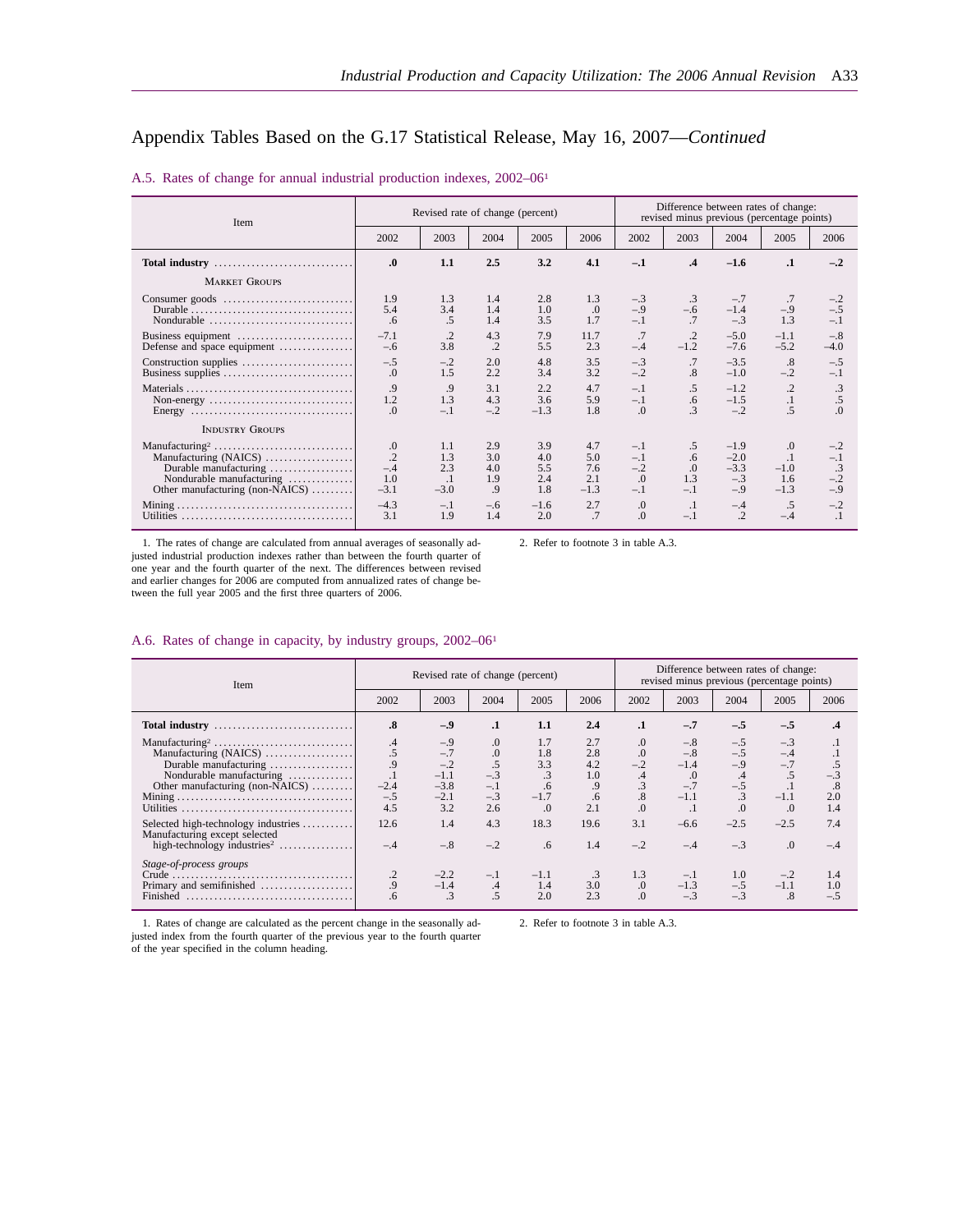A.7. Capacity utilization rates, by industry groups, 1972–2006

| Item                                                                                                                                                                                                                             | <b>NAICS</b><br>code <sup>1</sup>                          |                                                                      |                                                                      | Revised rate<br>(percent of capacity, seasonally adjusted)           |                                                                      | Difference between rates of change:<br>revised minus previous<br>(percentage points) |                                                                              |                                                                                  |                                                                    |                                                                      |
|----------------------------------------------------------------------------------------------------------------------------------------------------------------------------------------------------------------------------------|------------------------------------------------------------|----------------------------------------------------------------------|----------------------------------------------------------------------|----------------------------------------------------------------------|----------------------------------------------------------------------|--------------------------------------------------------------------------------------|------------------------------------------------------------------------------|----------------------------------------------------------------------------------|--------------------------------------------------------------------|----------------------------------------------------------------------|
|                                                                                                                                                                                                                                  |                                                            | $1972 -$<br>2005 avg.                                                | 2003:04                                                              | 2004:Q4                                                              | 2005:04                                                              | 2006:O3                                                                              | 2003:04                                                                      | 2004:Q4                                                                          | 2005:Q4                                                            | 2006:O3                                                              |
| Total industry                                                                                                                                                                                                                   |                                                            | 81.0                                                                 | 76.8                                                                 | 79.0                                                                 | 80.7                                                                 | 82.3                                                                                 | .3                                                                           | $-.4$                                                                            | $\cdot$ <sup>2</sup>                                               | $-.2$                                                                |
| Manufacturing (NAICS)<br>Durable manufacturing<br>Wood products<br>Nonmetallic mineral products<br>Primary metal                                                                                                                 | $31 - 33$<br>$\cdots$<br>321<br>327<br>331                 | 79.8<br>79.5<br>78.0<br>80.2<br>79.4<br>80.6                         | 75.0<br>74.6<br>72.4<br>80.3<br>79.2<br>80.4                         | 77.6<br>77.2<br>74.8<br>81.3<br>81.1<br>86.8                         | 79.6<br>79.3<br>78.1<br>88.5<br>83.8<br>83.7                         | 80.9<br>80.8<br>79.5<br>80.4<br>82.3<br>88.8                                         | $\cdot$ 3<br>$\cdot$ .2<br>$\cdot$ .2<br>1.8<br>$-.2$<br>$-.2$               | -.6<br>$-.6$<br>$-1.5$<br>.3<br>$-1.3$<br>1.8                                    | $-.2$<br>$-.2$<br>$-.9$<br>1.4<br>.6<br>$\cdot$ .2                 | $-.3$<br>$-.2$<br>$-.9$<br>1.3<br>1.0<br>2.2                         |
| Fabricated metal products<br>Machinery<br>Computer and electronic products<br>Electrical equipment, appliances, and                                                                                                              | 332<br>333<br>334                                          | 77.2<br>78.6<br>78.4                                                 | 72.2<br>70.2<br>67.1                                                 | 73.6<br>73.5<br>71.7                                                 | 78.0<br>78.8<br>75.1                                                 | 80.7<br>82.1<br>77.2                                                                 | 2.1<br>$.8\,$<br>$\cdot$                                                     | $-.3$<br>$-4.8$<br>$-1.2$                                                        | 1.9<br>$-4.7$<br>$-3.1$                                            | 2.1<br>$-5.4$<br>$-3.7$                                              |
| components<br>Motor vehicles and parts<br>Aerospace and miscellaneous                                                                                                                                                            | 335<br>$3361 - 3$                                          | 83.2<br>77.6                                                         | 75.9<br>79.9                                                         | 79.1<br>79.0                                                         | 83.4<br>78.6                                                         | 85.4<br>75.6                                                                         | $\cdot$<br>$-.4$                                                             | $-2.0$<br>$-1.5$                                                                 | $-4.3$<br>$-1.0$                                                   | $-8.0$<br>$-.3$                                                      |
| transportation equipment<br>Furniture and related products<br>Miscellaneous                                                                                                                                                      | $3364 - 9$<br>337<br>339                                   | 72.4<br>78.5<br>76.7                                                 | 60.4<br>72.4<br>75.3                                                 | 61.5<br>76.5<br>75.0                                                 | 70.3<br>78.6<br>78.2                                                 | 77.6<br>79.5<br>78.1                                                                 | $-1.9$<br>$-1.3$<br>.6                                                       | $-3.7$<br>1.3<br>$-1.7$                                                          | $-1.4$<br>5.3<br>$-.2$                                             | $-.4$<br>5.7<br>$-.8$                                                |
| Nondurable manufacturing<br>Food, beverage, and tobacco products<br>Textile and product mills<br>Apparel and leather<br>Paper<br>Printing and support<br>Petroleum and coal products<br>Chemical<br>Plastics and rubber products | 311,2<br>313,4<br>315,6<br>322<br>323<br>324<br>325<br>326 | 81.7<br>81.6<br>82.4<br>78.9<br>87.9<br>83.8<br>86.1<br>78.3<br>83.8 | 77.4<br>77.8<br>73.3<br>66.2<br>81.7<br>72.9<br>89.0<br>75.2<br>81.6 | 80.1<br>78.2<br>75.6<br>67.9<br>84.5<br>76.0<br>94.4<br>78.5<br>85.0 | 80.6<br>81.4<br>79.8<br>71.5<br>85.0<br>78.0<br>87.9<br>75.7<br>87.3 | 82.4<br>81.1<br>78.3<br>74.1<br>85.4<br>79.3<br>93.1<br>79.5<br>87.5                 | $\cdot$ .2<br>$-.5$<br>$-1.3$<br>$-.5$<br>$\cdot$ 4<br>1.3<br>.6<br>.7<br>.4 | $\cdot$ .2<br>$-1.2$<br>.6<br>$-5.0$<br>$-1.0$<br>1.1<br>1.0<br>1.2<br>$\cdot$ 1 | .5<br>$-.5$<br>2.6<br>$-8.8$<br>$-.1$<br>.7<br>.6<br>1.6<br>$-1.7$ | .6<br>$-.8$<br>2.7<br>$-11.3$<br>.4<br>$-1.1$<br>.5<br>2.1<br>$-2.5$ |
| Other manufacturing (non-NAICS)                                                                                                                                                                                                  | 1133, 5111                                                 | 84.8                                                                 | 82.9                                                                 | 85.2                                                                 | 85.2                                                                 | 83.2                                                                                 | .8                                                                           | $\overline{.2}$                                                                  | $-.9$                                                              | $-2.0$                                                               |
|                                                                                                                                                                                                                                  | 21<br>2211,2                                               | 87.3<br>86.8                                                         | 88.8<br>85.5                                                         | 88.4<br>84.7                                                         | 85.0<br>86.5                                                         | 90.9<br>86.4                                                                         | .7<br>$-.1$                                                                  | $\cdot$<br>$\cdot$                                                               | 2.3<br>$-.4$                                                       | $-.1$<br>$-1.2$                                                      |
| Selected high-technology industries<br>Computers and peripheral equipment<br>Communications equipment<br>Semiconductors and related electronic                                                                                   | $\cdots$<br>3341<br>3342                                   | 78.0<br>78.2<br>75.6                                                 | 66.8<br>74.5<br>49.0                                                 | 70.7<br>79.8<br>54.4                                                 | 76.5<br>76.2<br>63.8                                                 | 78.7<br>74.5<br>71.8                                                                 | 1.1<br>$-.4$<br>1.9                                                          | $-2.1$<br>3.5<br>$-4.3$                                                          | $\cdot$ <sup>8</sup> .<br>$-4.2$<br>$-10.4$                        | $-1.5$<br>$-8.6$<br>$-12.8$                                          |
|                                                                                                                                                                                                                                  | 334412-9                                                   | 80.5                                                                 | 75.6                                                                 | 76.8                                                                 | 83.2                                                                 | 83.5                                                                                 | 1.4                                                                          | $-2.6$                                                                           | 8.0                                                                | 5.7                                                                  |
| Measures excluding selected<br>high-technology industries                                                                                                                                                                        | $\cdots$<br>$\cdots$                                       | 81.1<br>79.9                                                         | 77.5<br>75.7                                                         | 79.5<br>78.1                                                         | 80.9<br>79.8                                                         | 82.6<br>81.3                                                                         | $\cdot$<br>$\overline{2}$                                                    | $-.3$<br>$-.5$                                                                   | $\Omega$ .<br>$-.5$                                                | $-.2$<br>$-.4$                                                       |
| Stage-of-process groups<br>Primary and semifinished                                                                                                                                                                              | $\cdots$<br>$\cdots$<br>$\cdots$                           | 86.4<br>82.2<br>77.8                                                 | 85.2<br>79.3<br>72.2                                                 | 88.0<br>81.3<br>73.9                                                 | 83.0<br>83.5<br>76.5                                                 | 89.4<br>84.1<br>77.9                                                                 | .2<br>.7<br>$-.2$                                                            | .2<br>$\Omega$<br>$-1.4$                                                         | 1.6<br>.9<br>$-1.8$                                                | $\cdot$<br>.6<br>$-1.9$                                              |

1. North American Industry Classification System.

2. Refer to footnote 3 in table A.3.

... Not applicable.